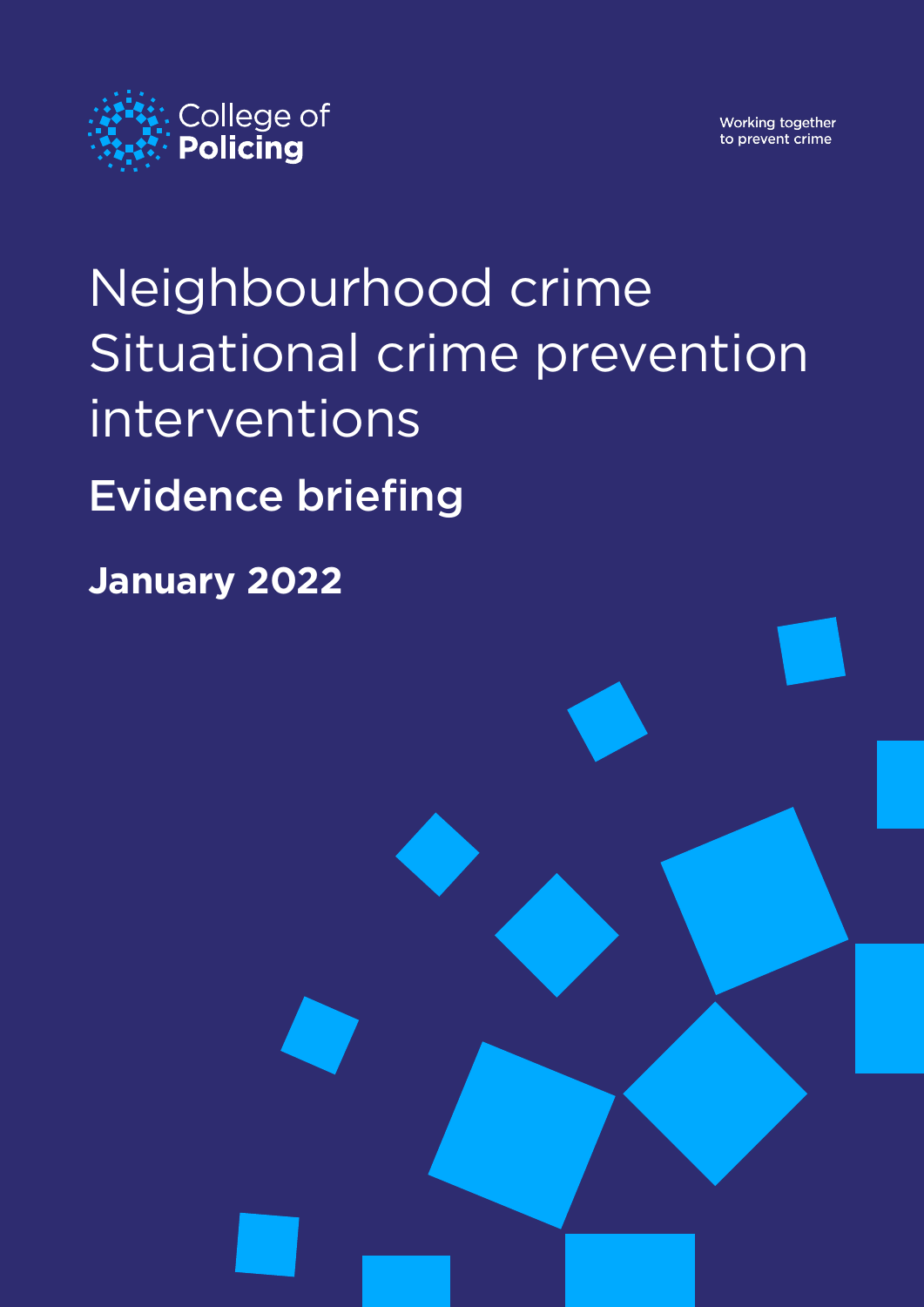© College of Policing Limited (2022)

This publication is licensed under the terms of the Non-Commercial College Licence v1.1 except where otherwise stated. To view this licence, visit **[college.police.uk/non-commercial-college-licence](https://www.college.police.uk/non-commercial-college-licence)**

Where we have identified any third-party copyright information, you will need to obtain permission from the copyright holders concerned. This publication may contain public sector information licensed under the Open Government Licence v3.0 at **[nationalarchives.gov.uk/doc/open-government-licence/](http://nationalarchives.gov.uk/doc/open-government-licence/version/3)  [version/3](http://nationalarchives.gov.uk/doc/open-government-licence/version/3)**

This publication is available for download at **[college.police.uk](https://www.college.police.uk/)**

If you have any enquiries regarding this publication, please contact us at **[research@college.police.uk](mailto:research%40college.police.uk?subject=)**

This document has been created with the intention of making the content accessible to the widest range of people, regardless of disability or impairment. To enquire about having this document provided in an alternative format, please contact us at **[contactus@college.police.uk](mailto:contactus@college.police.uk)**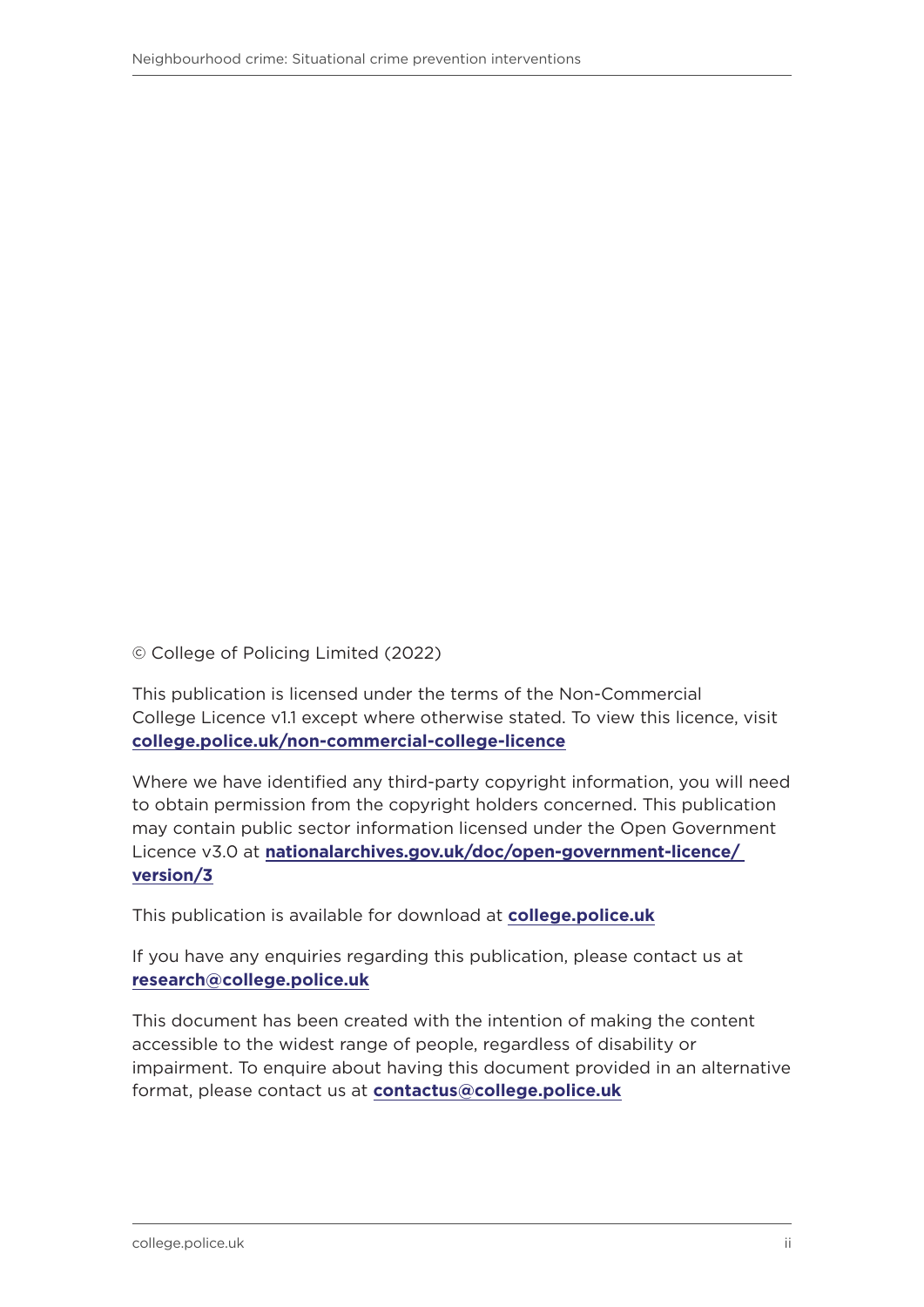# **Contents**

| What is the purpose of this briefing?                 | $\overline{\mathbf{2}}$ |
|-------------------------------------------------------|-------------------------|
| <b>Methodology</b>                                    | $\overline{2}$          |
| <b>Key findings</b>                                   | 3                       |
| What is neighbourhood crime?                          | 4                       |
| What is situational crime prevention?                 | 5                       |
| The nature of neighbourhood crime                     | 6                       |
| Domestic burglary                                     | 6                       |
| Robbery                                               | 8                       |
| Theft from the person                                 | 9                       |
| Vehicle crime                                         | 10                      |
| <b>Interventions for situational crime prevention</b> | 11                      |
| Domestic burglary                                     | 11                      |
| Robbery                                               | 17                      |
| Vehicle crime                                         | 17                      |
| All neighbourhood crime types                         | 20                      |
| Combining interventions                               | 22                      |
| <b>Conclusion</b>                                     | 22                      |
| <b>References</b>                                     | 23                      |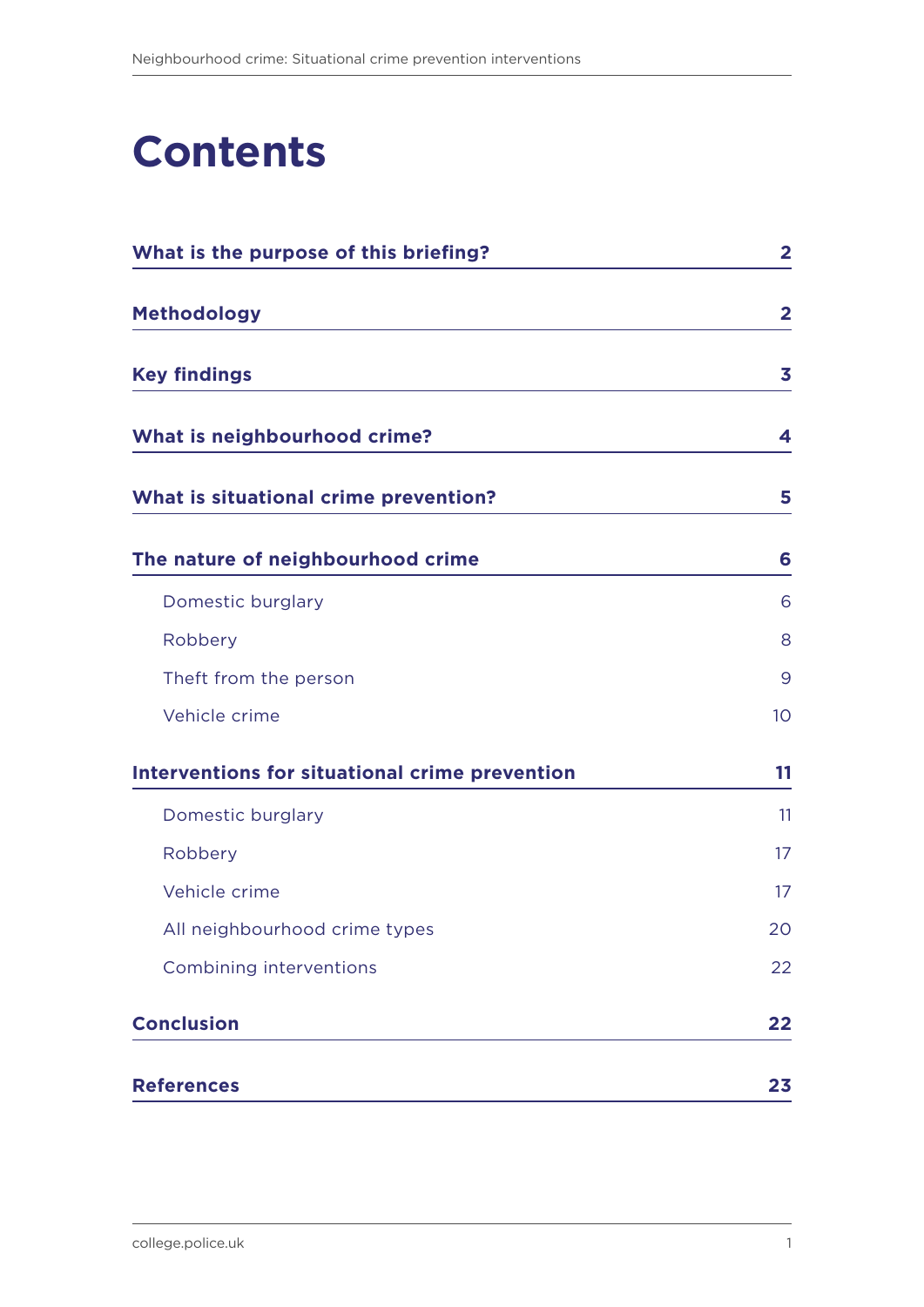# <span id="page-3-0"></span>What is the purpose of this briefing?

This briefing supports police and crime reduction partners to make evidence-based decisions about using situational crime prevention techniques to reduce neighbourhood crime (defined by the Home Office as domestic burglary, vehicle-related crime, theft from the person and robbery<sup>1</sup>). The paper provides a definition of situational crime prevention and the theories that underpin this approach, together with an overview of the factors that can influence neighbourhood crime and the interventions that can be used to address it.

This briefing summarises evidence presented in the **[Safer Streets Fund](https://whatworks.college.police.uk/Research/Documents/Safer_Streets_toolkit.pdf)  [Crime Prevention Toolkit](https://whatworks.college.police.uk/Research/Documents/Safer_Streets_toolkit.pdf)**. The Safer Streets Fund<sup>2</sup> provides funding to hotspot areas in England and Wales that are disproportionately affected by neighbourhood crime. The toolkit, commissioned by the Home Office and developed by the College of Policing, provides details of the various situational crime prevention interventions that can be applied to neighbourhood crime, together with practical details on costs, sustainability and implementation.

# Methodology

Evidence has been collated by searching for relevant literature, identifying key papers and reviewing the **[Crime Reduction Toolkit](https://whatworks.college.police.uk/toolkit/Pages/Welcome.aspx)**. Feedback was also obtained from an academic reference group containing subject matter experts. While this briefing is not intended to be a review of all relevant literature, or to contain a formal appraisal of evidence quality, members of the academic reference group are satisfied with the breadth of literature included

<sup>1</sup> Home Office (2020).

<sup>2</sup> The Safer Streets Fund is a Home Office fund that provided funding to police and crime commissioners in 2020/21 and 2021/22.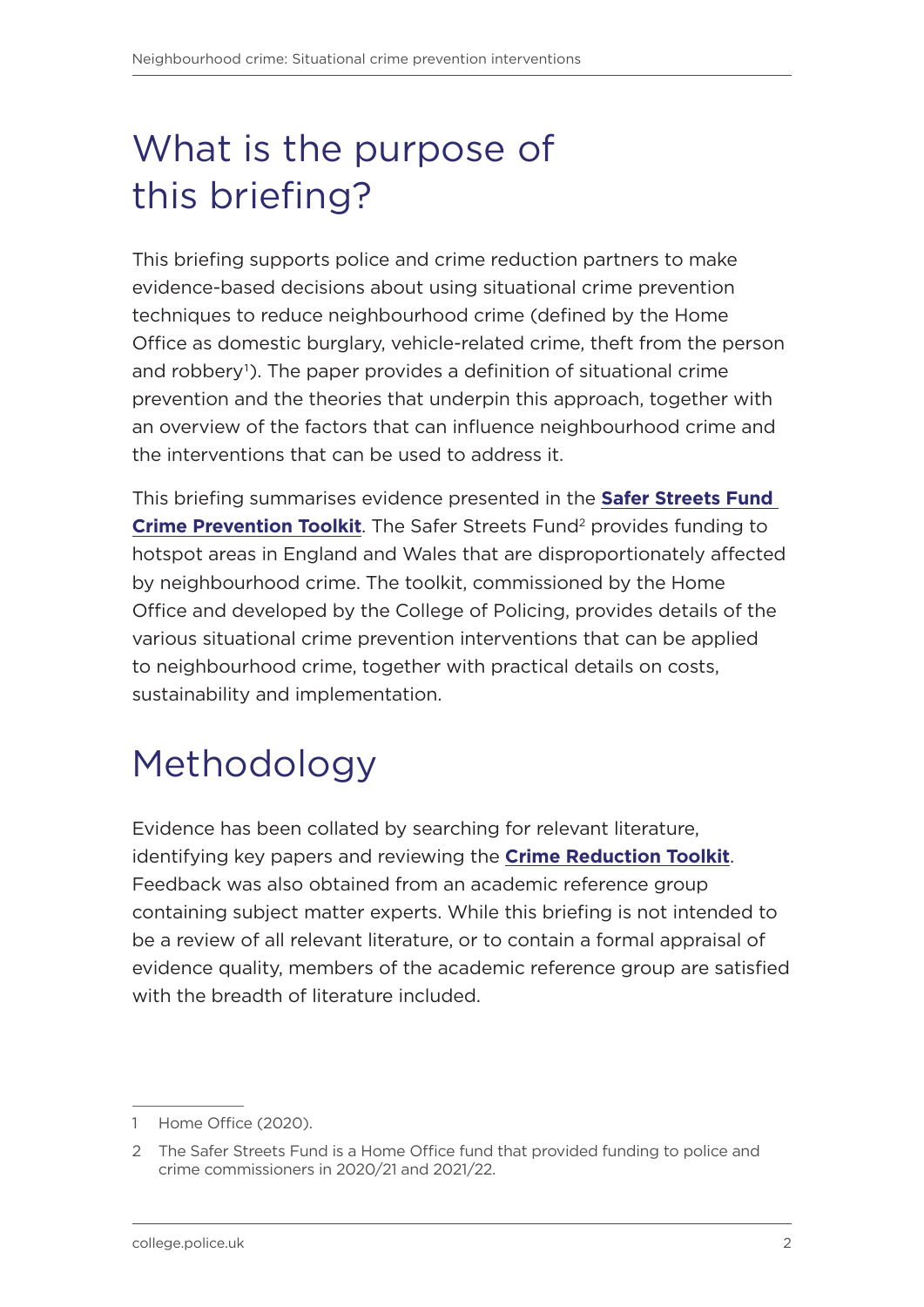# <span id="page-4-0"></span>Key findings

- A number of interventions have been identified that can be used to tackle neighbourhood crime. The majority of these interventions are related to burglary, but some interventions can be applied to more than one crime type. Interventions with strong or moderately strong evidence of effectiveness are given below.
- For burglary, these include:
	- physical security
	- alley-gating
	- Neighbourhood Watch
	- interventions for repeat and near-repeat victims (cocooning)
- For robbery, these include:
	- street lighting
	- road and pathway design
- For vehicle crime, these include:
	- CCTV
	- secure car parking
	- vehicle security devices
- For all crime types, these include:
	- crime prevention advice
	- publicity
- It is unusual for interventions to be used in isolation. Many crime prevention programmes use a range of different interventions to address crime problems.
- Taking a problem-solving approach will enable the selection of appropriately targeted interventions and can promote sustained reductions in crime.
- Partner involvement is critical for situational crime prevention, as it often involves changes to the built environment.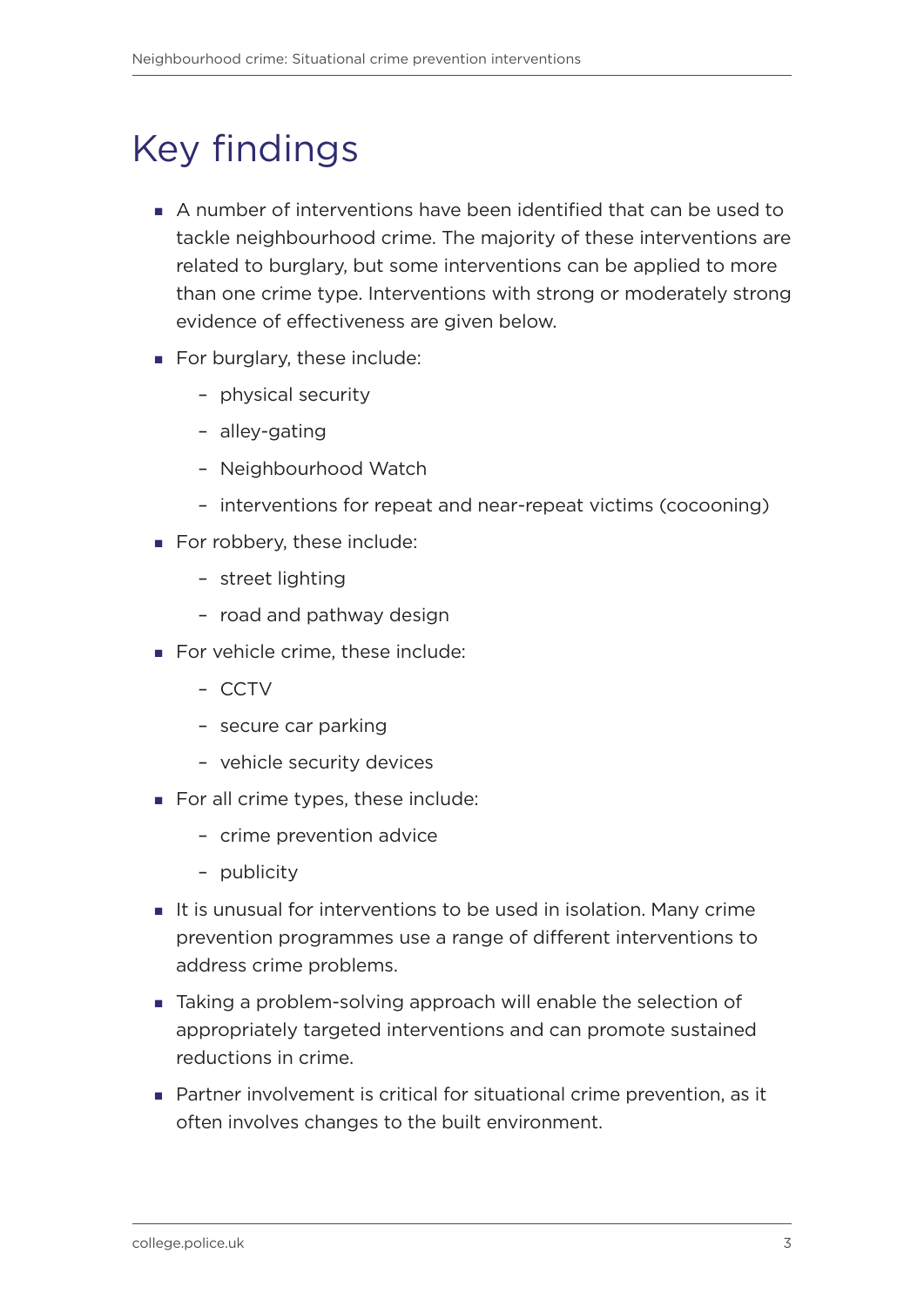### <span id="page-5-0"></span>What is neighbourhood crime?

For the purposes of this briefing, we have used the definition of neighbourhood crime adopted by the Home Office for the Safer Streets Fund,<sup>3</sup> which includes the following offence types:

- **domestic burglary**
- n robbery
- **theft from the person**
- vehicle and cycle crime

Despite long-term trends measured by the Crime Survey for England and Wales (CSEW), which show a fall in overall crime since its peak in the mid-1990s,<sup>4</sup> the downward trend in neighbourhood crime has started to change. A 4% increase in neighbourhood crime was reported between March 2017 and September 2019.<sup>5</sup> For the year ending March 2020, neighbourhood crimes made up 35% of total crime (excluding fraud and computer misuse). Of these, 45% were vehicle theft, 30% were dwelling burglaries, 19% were theft from the person and 6% were robbery.<sup>6</sup> In addition, Home Office analysis has shown that these crimes are not randomly distributed, with the top 5% of areas accounting for 24% of all neighbourhood crimes in 2018/19.7

While COVID-19 has led to a sharp reduction in levels of neighbourhood crime, it is unclear how long these reduced levels will be sustained. $8$ Investing in evidence-based measures to prevent neighbourhood crime therefore remains a key priority for UK government.

- 4 Office for National Statistics (2020a).
- 5 Ibid.
- 6 Office for National Statistics (2020b).
- 7 Home Office (2021).
- 8 Langton, Dixon and Farrell (2021).

<sup>3</sup> Home Office (2020).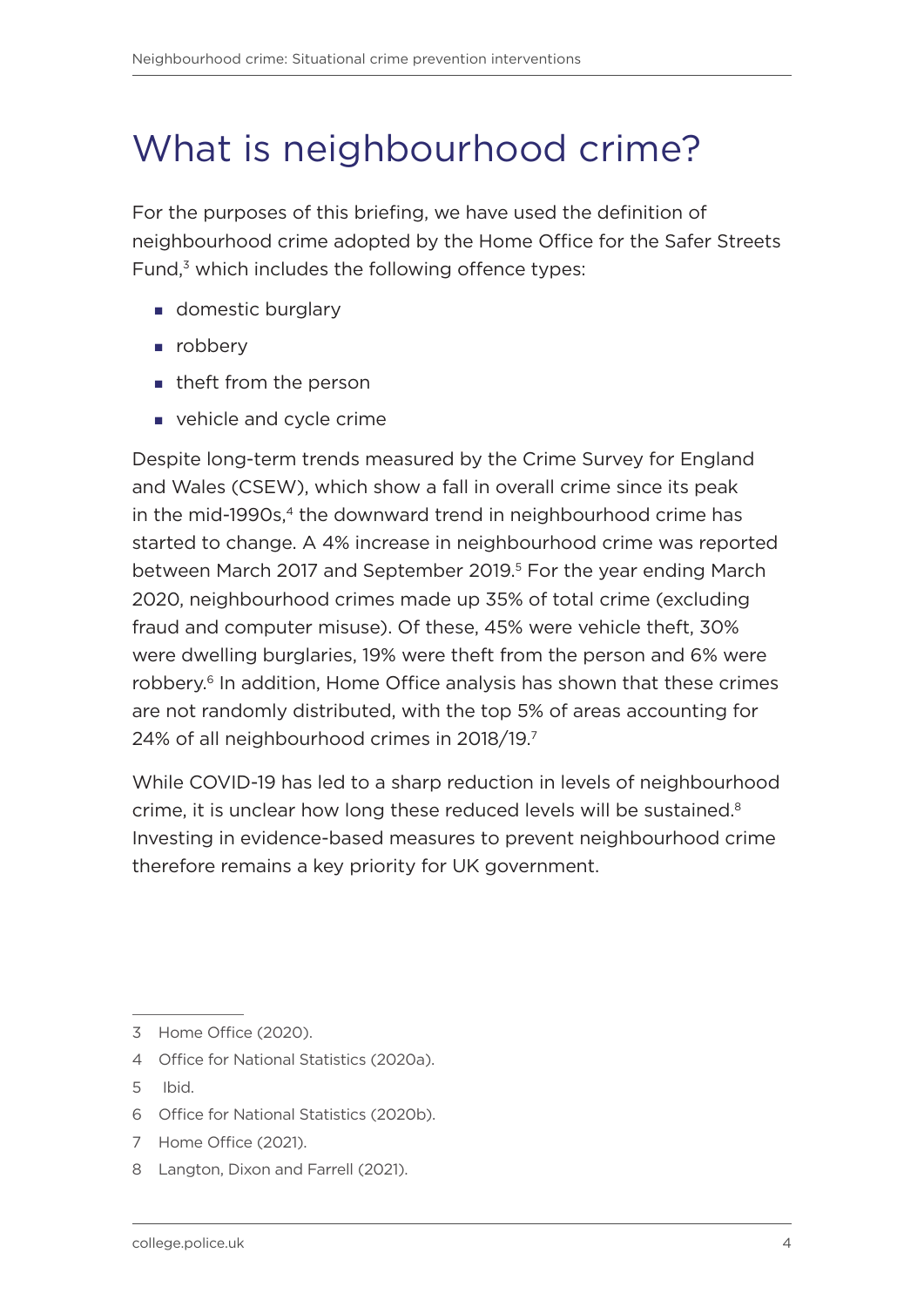# <span id="page-6-0"></span>What is situational crime prevention?

Situational crime prevention focuses on the settings where crime occurs, rather than on those committing specific criminal acts. The emphasis is on managerial and environmental change that reduces opportunities for crimes to occur.9 Situational crime prevention is based on two related theories.

- **Rational choice theory**,<sup>10</sup> which states that potential offenders rationally choose to commit crime, and also the methods used in order to do so. This choice is influenced by the offender's need to maximise reward while minimising risk.
- **Routine activities theory**,<sup>11</sup> which states that, in order for a crime to occur, there must the presence of three linked elements: motivated offenders, suitable targets and the absence of capable guardians. Capable guardians can include people such as security guards or the police, as well as environmental factors, such as locks or other security devices.

Situational crime prevention aims to increase risk and/or minimise reward, thus making either the commission of a criminal act too difficult, or the reward for committing the act too low to risk being caught. Increased risk can be achieved by minimising the number of suitable targets or adding 'capable guardians'.

In 2003, Cornish and Clarke produced 25 techniques of situational crime prevention,<sup>12</sup> which detailed various types of interventions to reduce crime. The 25 techniques were split into five specific groups:

- **n** increasing the effort
- $\blacksquare$  increasing the risk

- 11 Cohen and Felson (1979).
- 12 Cornish and Clarke (2003).

<sup>9</sup> Clarke (1997).

<sup>10</sup> Felson and Clarke (1998).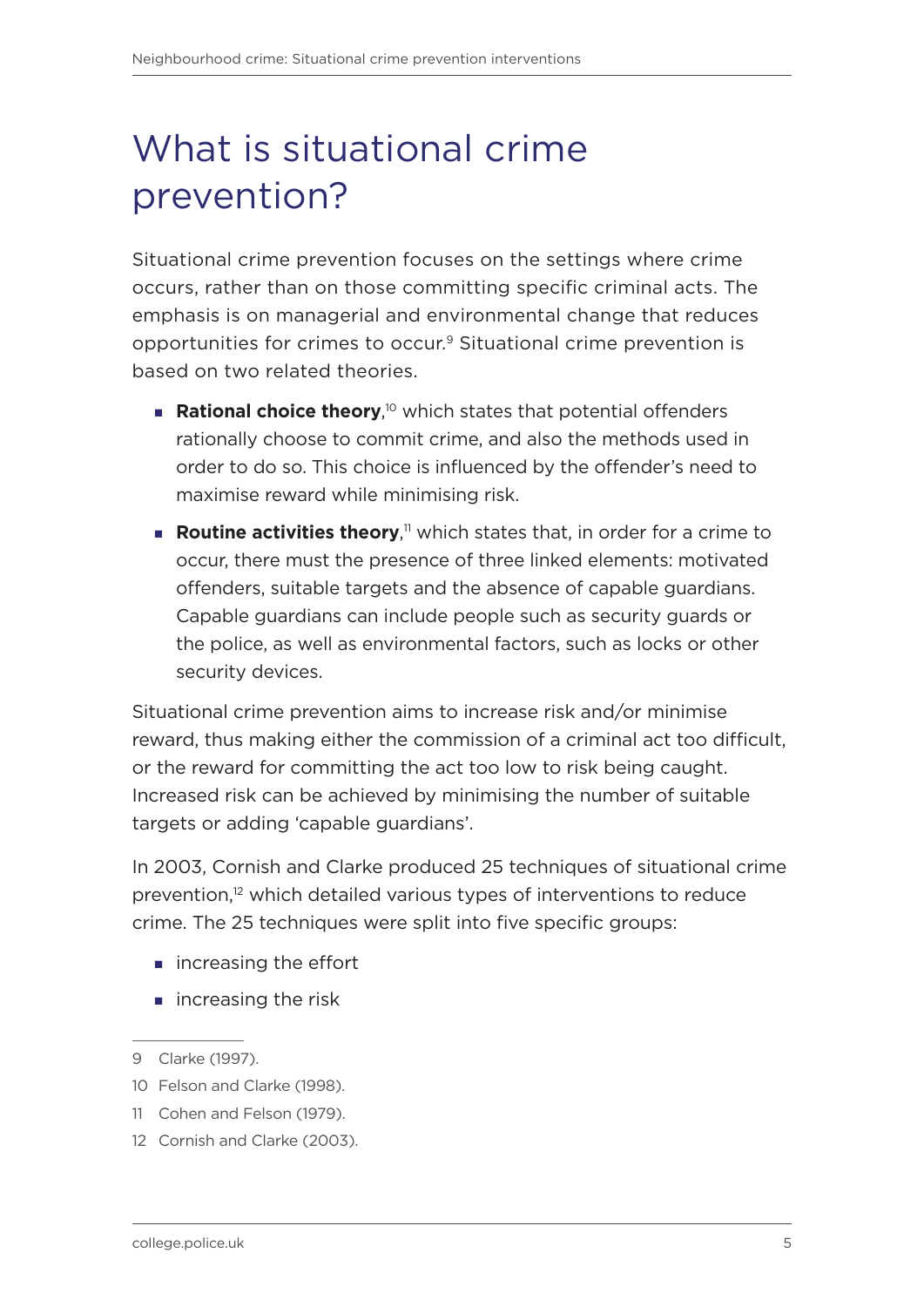- <span id="page-7-0"></span>**Part enducing the rewards**
- **reducing provocations**
- **removing excuses**

Interventions relating to neighbourhood crime described in this report tend to fall into the 'increasing the effort' and 'increasing the risk' categories (for further information, see the **[25 techniques of situational crime prevention](https://popcenter.asu.edu/sites/default/files/twenty_five_techniques_of_situational_prevention.pdf)**).

A similar concept to situational crime prevention is **crime prevention through environmental design (CPTED)**. CPTED and situational crime prevention are both concerned with changing the environment to reduce opportunities for crime. CPTED is associated with design solutions that often focus on architecture and planning, and is also known as 'designing out crime'.13 Situational crime prevention tends to be broader in nature, referring to any opportunity-reducing measure that has the potential to increase the difficulties or risks of offending.14

## The nature of neighbourhood crime

The following sections set out the characteristics and risk factors associated with each type of neighbourhood crime, drawing on national data (further details on risk factors can be found in the **[Safer Streets](https://whatworks.college.police.uk/Research/Documents/Neighbourhood_crime_factors.pdf)  [– Neighbourhood crime factors](https://whatworks.college.police.uk/Research/Documents/Neighbourhood_crime_factors.pdf)** document). Forces should analyse their local problem to inform the development and implementation of appropriate interventions in line with a problem-solving approach.

### Domestic burglary

**Offender profile**: Based on CSEW data between April 2019 and March 2020, where the victim was able to say something about the offender, the vast majority of domestic burglars (90%) were male.

<sup>13</sup> Cozens and Love (2015).

<sup>14</sup> Clarke (1989).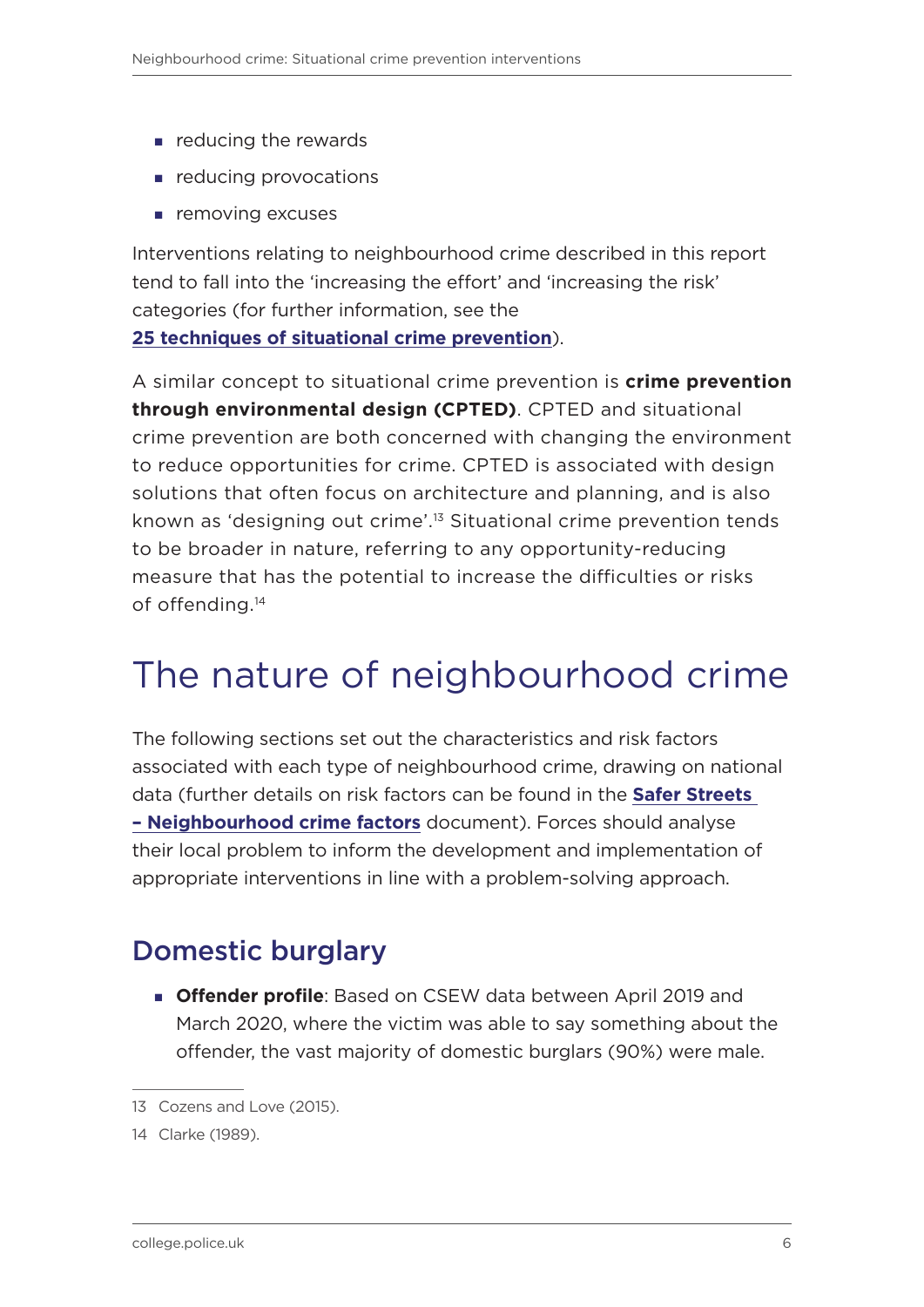Overall, 75% of burglars were under the age of 40, with the majority (53%) between the ages of 25 and 39.15

- There is some evidence to suggest that the following factors may be associated with an increased risk of burglary.
	- **Victims**: Households with the highest levels of victimisation are premises with little or no security, rented properties and singleparent households.16 In addition, homes are four times more likely to be burgled if they have been burgled before.<sup>17</sup>
	- **Times**: Domestic burglaries are spread evenly throughout the week, with around 70% occurring on weekdays and 30% at the weekend. Overall, 40% of burglaries take place during the morning or afternoon (6am–6pm) and 60% take place during the evening or night  $(6pm-6am)^{18}$
	- **Places**: Burglaries are more prevalent in neighbourhoods lacking social cohesion, where neighbours are less likely to notice the offence or intervene,<sup>19</sup> or where there are fewer opportunities for access or surveillance.20
	- Evidence suggests that the likelihood of burglars being observed while committing offences plays a major part in their decision-making. For example, the number of people present in an area, $^{21}$  or the degree of cover surrounding a property, $^{22}$ were key determinants in whether they saw a property as an attractive target.<sup>23</sup> Indeed, properties overlooked by between three and five other properties were found to experience 38% less crime than those not overlooked.24

- 18 Office for National Statistics (2017).
- 19 Bernasco and Nieuwbeerta (2005).
- 20 Armitage (2018).
- 21 Reppetto (1974), cited in Armitage and Tompson (in press).
- 22 Nee and Meenaghan (2006).
- 23 Armitage (2018).
- 24 Armitage, Monchuk and Rogerson (2011).

<sup>15</sup> Office for National Statistics (2020c).

<sup>16</sup> Tseloni, Thompson and Tilley (2018).

<sup>17</sup> Forrester and others (1990).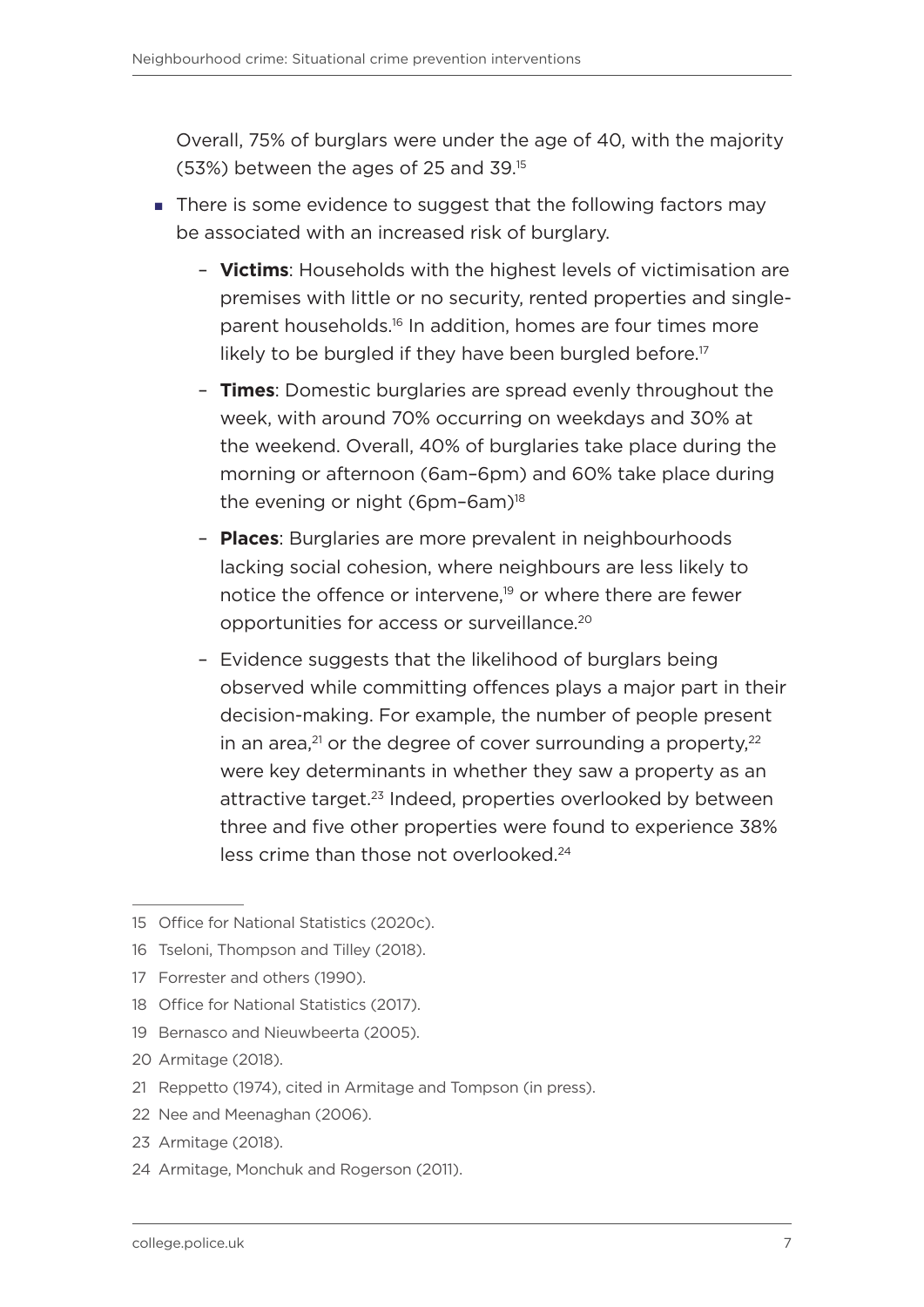<span id="page-9-0"></span>– 'Defensible space', which involves the use of real or symbolic barriers to differentiate between public and private areas.<sup>25</sup> is also influential in predicting burglaries. Burglars reported that areas with clearly defined defensible space would deter them from committing burglary.26 Research involving a comparison between burgled and non-burgled properties found that burgled properties had fewer symbolic barriers.<sup>27, 28</sup>

### Robbery

- **Offender profile**: Based on CSEW data between April 2019 and March 2020, where the victim was able to say something about the offender, offenders are predominantly male and aged between 16 and 24 years, and most are unknown to the victim. Most offenders were not thought to be under the influence of alcohol or drugs at the time of the offence.<sup>29</sup>
- Evidence suggests that the following factors may be associated with an increased risk of robbery.
	- **Victims**: More likely to be male. Younger adults (aged 16 to 34) are at greater risk.30 Individuals who are distracted (by looking at their phone, for example) or vulnerable are also more likely to become victims.<sup>31</sup> School-aged or elderly people are more likely to become victims during the day.<sup>32</sup>
	- **Times**: Offences predominantly occur during daylight hours.<sup>33</sup>
	- **Places**: Personal and street robbery is concentrated in metropolitan areas, $34$  and tends to be more spatially

- 27 Brown and Altman (1983)
- 28 Armitage (2006)
- 29 Office for National Statistics (2020d).
- 30 Ibid.
- 31 Tompson (n.d.).
- 32 Smith (2003).
- 33 Office for National Statistics (2020d).
- 34 Ibid.

<sup>25</sup> Newman (1976).

<sup>26</sup> Armitage (2018).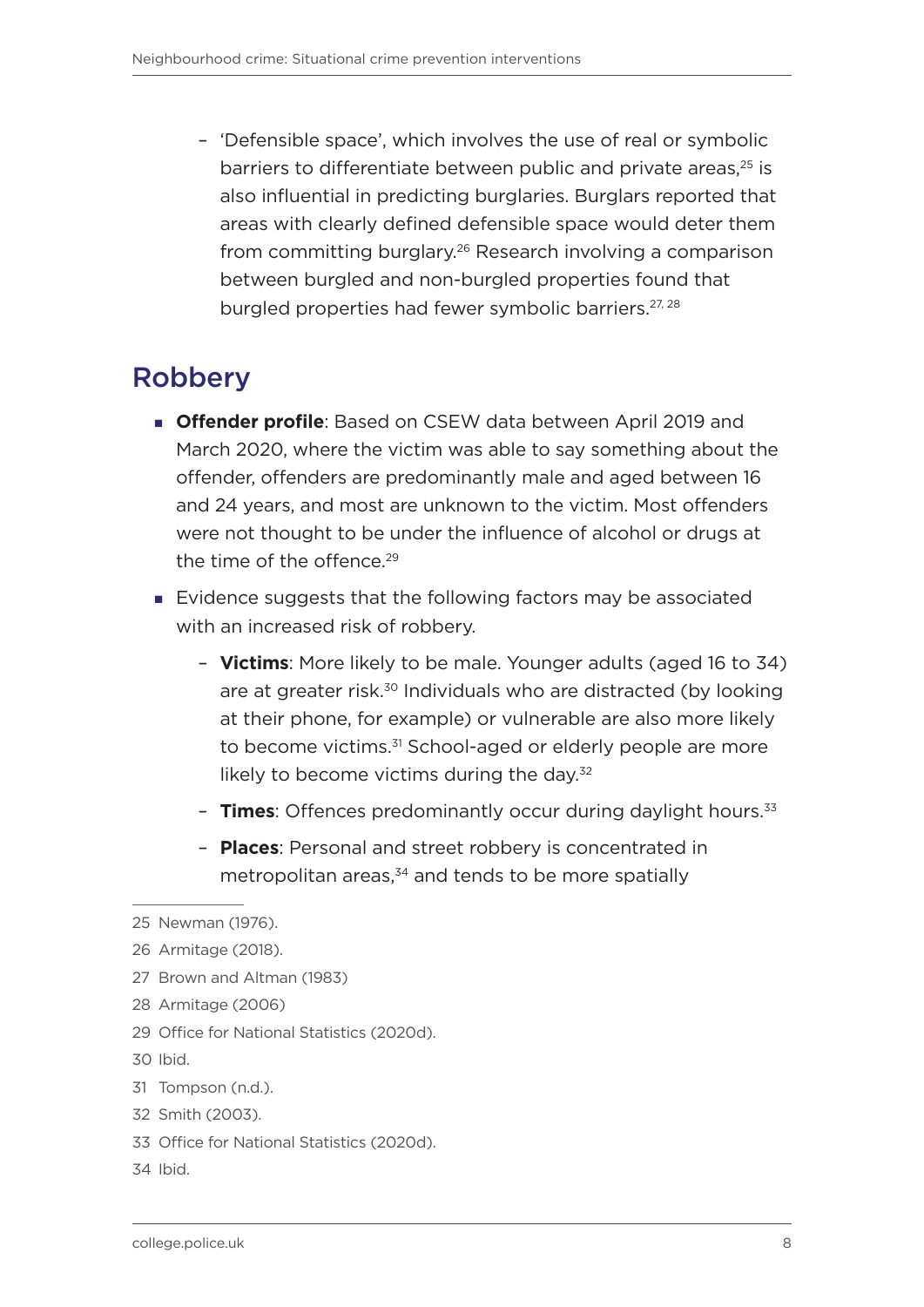<span id="page-10-0"></span>concentrated than other crime types.35 Robbery offences are typically concentrated around retail premises that largely accept cash transactions, areas that provide cover for offenders, or around drugs markets and areas frequented for the purposes of prostitution.<sup>36</sup>

### Theft from the person

- **Offender profile**: Based on CSEW data between April 2019 and March 2020, where the victim was able to say something about the offender, offenders tend to be male (75% of all recorded thefts), and older than those committing robbery, with 54% of recorded thefts committed by individuals over the age of 25.<sup>37</sup> In addition, offenders are prepared to travel relatively long distances (up to 17 miles) to commit offences.38
- Evidence suggests that the following factors may be associated with an increased risk of theft from the person.
	- **Victims**: Females are more likely to be victims of theft from the person, and younger adults (aged 16 to 34) are at greater risk.39
	- **Times**: Two-thirds of thefts from the person took place during the week and one-third during the weekend. Around half of thefts from the person took place during the afternoon (noon to 6pm) and around one-quarter during the evening (6pm to midnight).40
	- **Places**: Offences occur mainly in urban areas and on public transport. The most common location for thefts from the person is the street, although shops, supermarkets and entertainment venues are also targeted.<sup>41</sup>

37 Office for National Statistics (2020e).

- 39 Flatley (2017a).
- 40 Office for National Statistics (2020e).
- 41 Ibid.

<sup>35</sup> Tompson (n.d.).

<sup>36</sup> Ibid.

<sup>38</sup> Home Office (2013).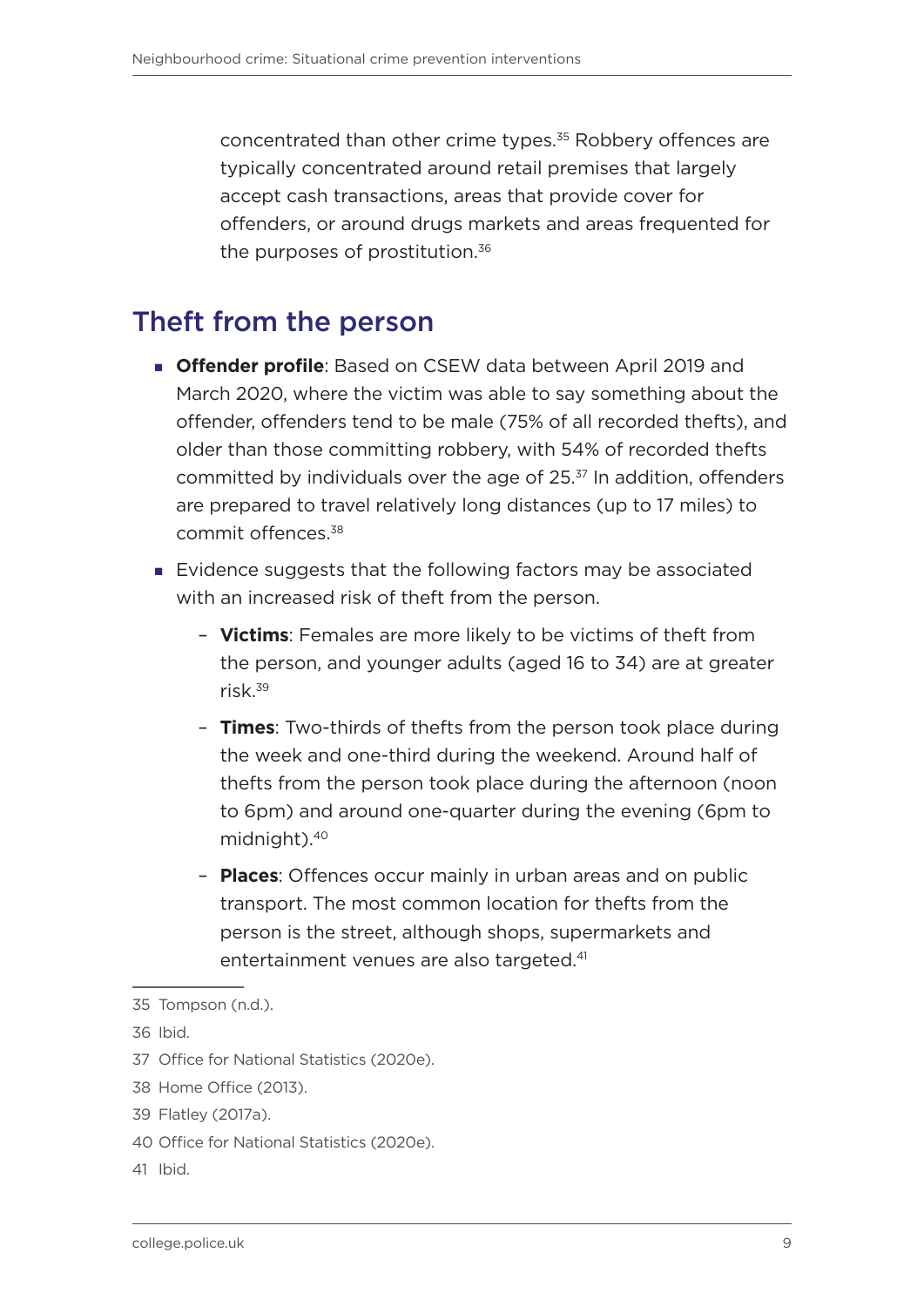### <span id="page-11-0"></span>Vehicle crime

- **Offender profile**: Data relating to offender characteristics is less readily available for vehicle crime compared with other offence types. However, research has identified two types of vehicle crime offenders: alert opportunists who will commit offences as and when they spot an opportunity, and active searchers, who will look for suitable targets.42 Additional research suggests that offenders who commit vehicle crime to fund alcohol or drug habits tend to take more risks than other offenders.43
- Evidence suggests that the following factors may be associated with an increased risk of vehicle crime.
	- **Victims**: Households that include children are at greater risk from vehicle crime than those without. Households where the owner or renter is employed or unemployed are also at greater risk, compared to those who are economically inactive (such as students or retired individuals).<sup>44</sup>
	- **Times**: Almost three-quarters of vehicle crime occurs during the week, with a quarter occurring at weekends. The majority of vehicle crime (80%) happens between 6pm and 6am.45
	- **Places**: Over two-thirds of vehicle crime is recorded as occurring on cars parked in the street, or in semi-private areas (outside areas owned by a householder).<sup>46</sup> Residents of terraced or semi-detached dwellings are most at risk, compared with those living in detached properties.47 Urban areas also have higher rates of vehicle crime.<sup>48</sup>

- 45 Office for National Statistics (2020f).
- 46 Ibid.
- 47 Flatley (2017b).
- 48 Quinn (2019).

<sup>42</sup> Copes and Cherbonneau (2006).

<sup>43</sup> Quinn (2019).

<sup>44</sup> Flatley (2017b).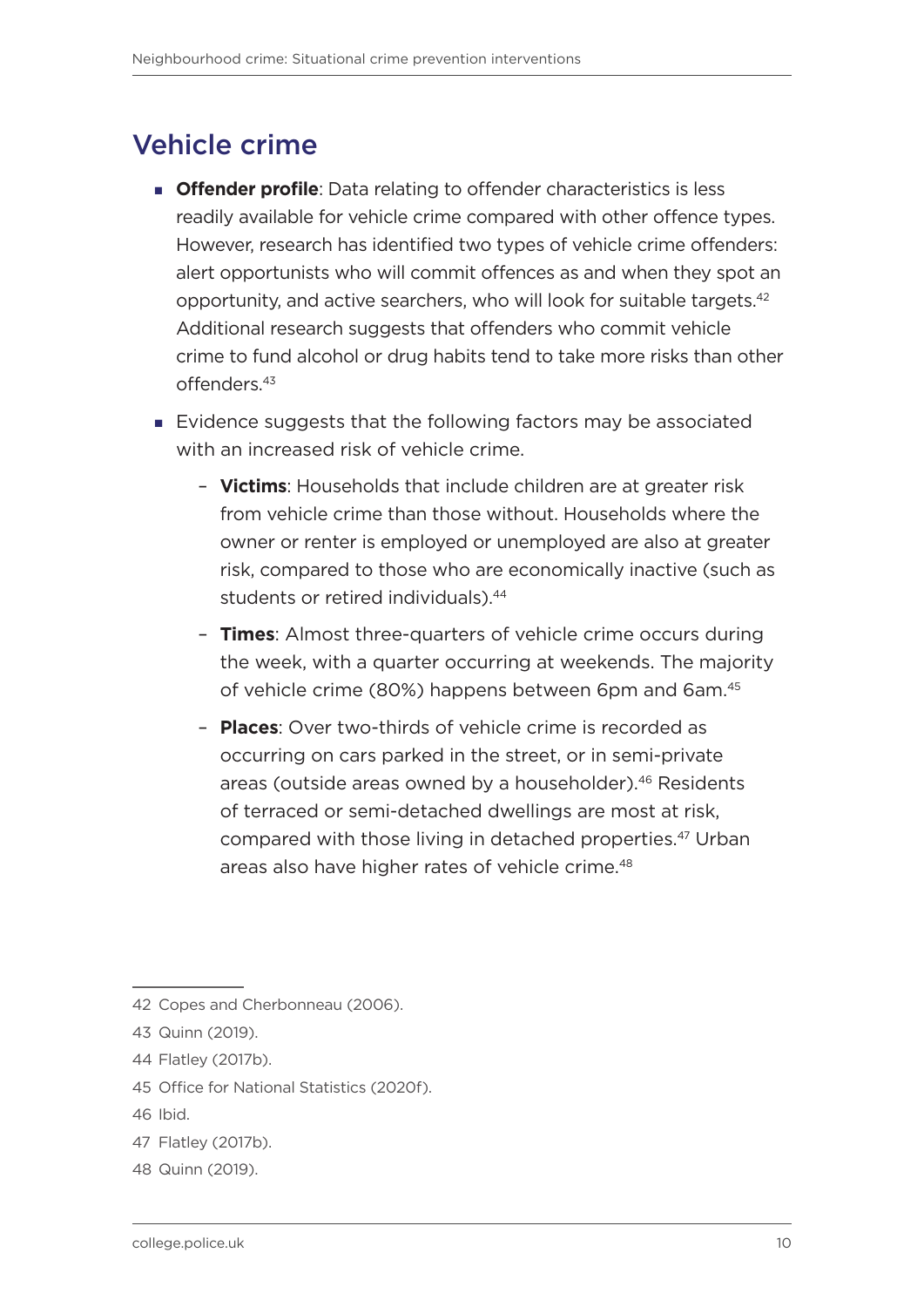# <span id="page-12-0"></span>Interventions for situational crime prevention

This section outlines the various interventions that can be used to tackle neighbourhood crime. The majority of these relate to burglary offences, although some interventions are relevant to more than one crime type. No relevant interventions have been identified for theft from the person alone, although some exist for this crime type in addition to other neighbourhood crimes.

### Domestic burglary

For domestic burglary, initiatives that involve changes to the built environment have the greatest impact on crime, although schemes that raise awareness of risk have also shown positive crime reduction effects.

#### **Physical security**

There is strong evidence to suggest that physical security measures reduce crime by making residential properties more difficult to break into, and some measures may act as a deterrent. Measures include a range of devices and options, used individually or in combination, such as:

- double door locks and deadbolts
- **window locks**
- security chains and limiters
- **EXTER 1999 20 Industrial External lights on a timer or sensor**
- **internal lights on a timer**
- **window bars and grilles**

Analysis of data from the CSEW on the effect of physical security measures on burglary $49,50$  found that:

 window locks, external lights or door locks offer the greatest benefit as an individual, stand-alone security feature

<sup>49</sup> Tseloni and others (2017a).

<sup>50</sup> Tseloni and others (2017b).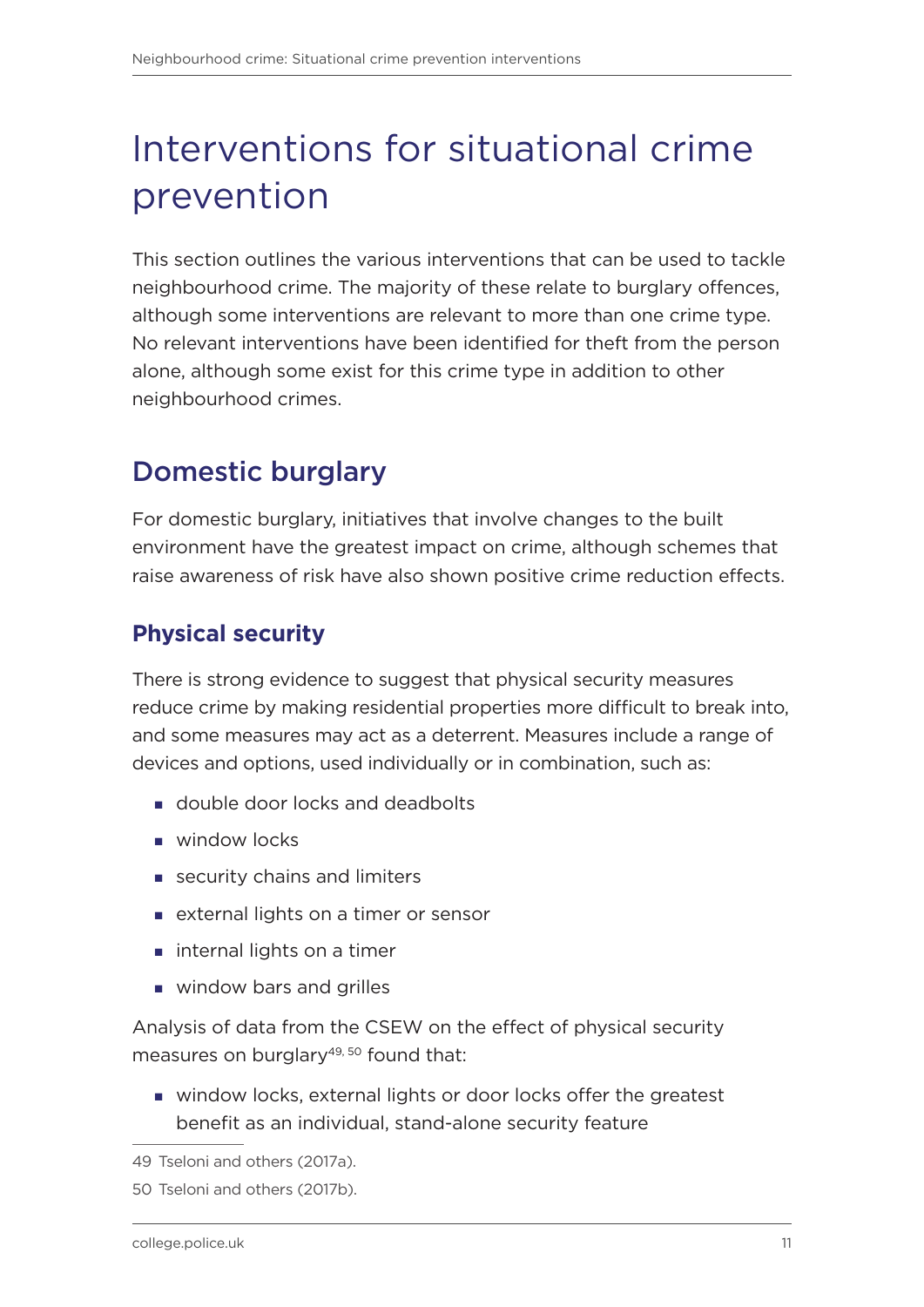- a greater number of security devices generally gives more protection than fewer, although the benefit of adding devices reduces when there are more than four
- $\blacksquare$  the most effective combination of two security devices are window locks with external lights or window locks with door locks
- the most effective combination of four security devices is 'WIDE':
	- **W** window locks installed
	- **I** interior lights on timer
	- **D** double door locks or deadbolts



– **E** – exterior lights on sensor

Counterintuitively, intruder alarms on their own were found to increase burglary risk. However, these analyses did not distinguish between factors such as alarm monitoring, installation quality and geographical factors, and did not establish whether the alarm was fitted post-burglary.

Within England and Wales, Secured By Design (SBD) provide details on security standards and design principles that underpin the CPTED principles. Evaluation of SBD developments have been conducted, for both refurbished and new-build developments. A recent meta-analysis, currently in press, found that building to SBD standards reduces the likelihood of burglary victimisation by 53%.<sup>51</sup>

<sup>51</sup> Armitage, Sidebottom and Tompson (in press), as cited in Armitage and Tompson (in press).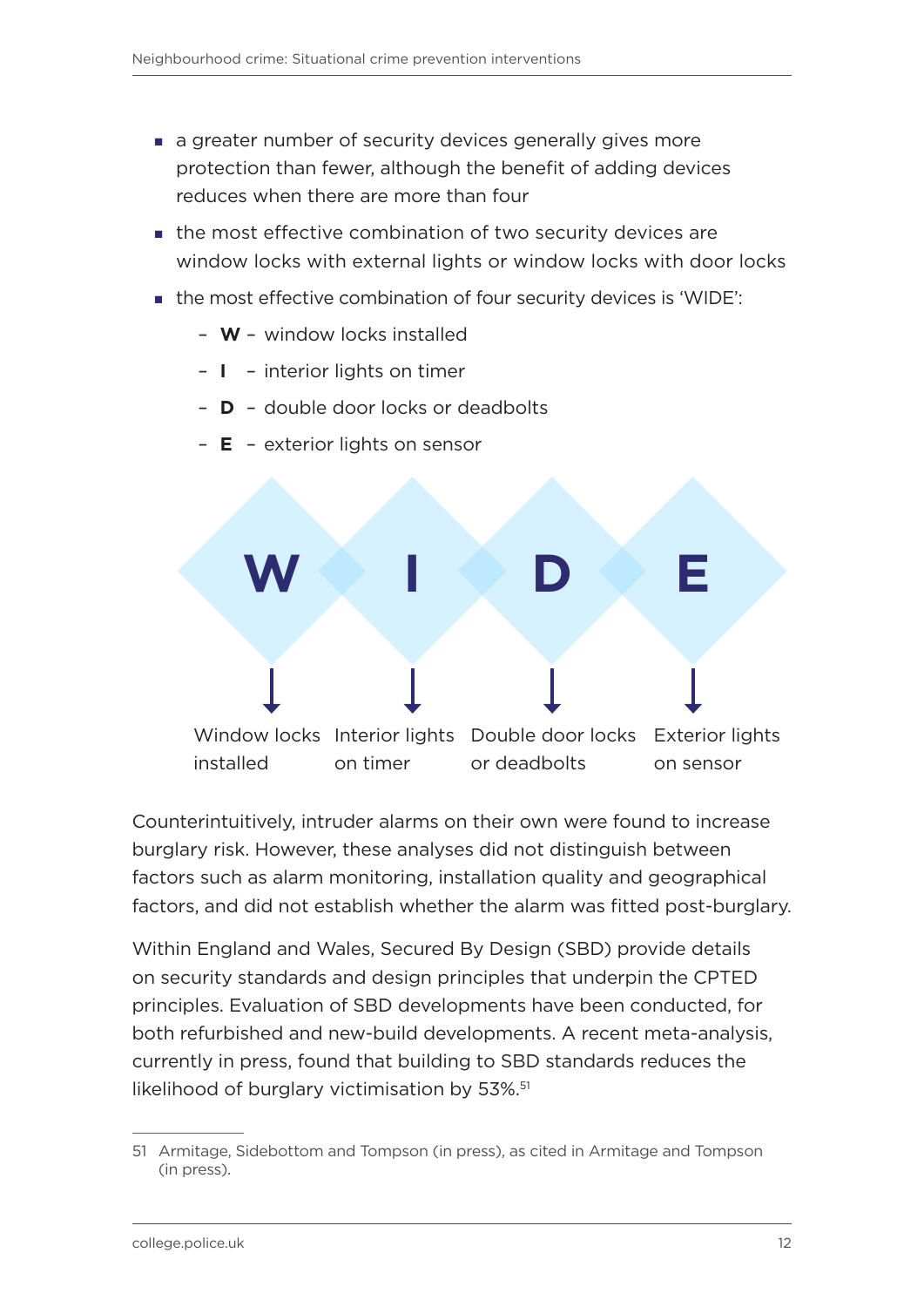#### <span id="page-14-0"></span>**Alley gates**

There is strong evidence to suggest that installing **[alley gates](https://whatworks.college.police.uk/toolkit/Pages/Intervention.aspx?InterventionID=37)** can reduce crime in areas with a particular type of housing stock. Alley gates are lockable gates that prevent access by offenders to alleyways that are commonly found along the rear of older-style terraced housing in the UK. Residents are given keys to the gates to allow access but non-residents are unable to enter. A systematic review of the effectiveness of alley gates<sup>52</sup> found a mean reduction of 43% in burglary in areas that had them installed. Alley gates may be less suitable for communities with a high turnover of residents, as it may mean that many people have access to keys or key-codes without necessarily having any investment in the area.

#### **Neighbourhood Watch**

There is strong evidence to suggest that **[Neighbourhood Watch](https://whatworks.college.police.uk/toolkit/Pages/Intervention.aspx?InterventionID=8)  [Schemes](https://whatworks.college.police.uk/toolkit/Pages/Intervention.aspx?InterventionID=8)**<sup>53</sup> (NWS) reduce crime. The purpose of NWS is to encourage involvement of local citizens in activities that promote safety or assist with crime prevention. A systematic review that examined the effectiveness of NWS found that overall, for every 100 burglaries, an average of 26 crimes were prevented with NWS.<sup>54</sup> There is limited evidence on how Neighbourhood Watch schemes work, but research suggests that it could be a combination of:

- deterrence, as offenders may be concerned that residents will actively look for and report suspicious activity
- enhancing community cohesion and increasing the effectiveness of informal social control
- facilitating detection via an increased flow of intelligence between the public and police

<sup>52</sup> Sidebottom and others (2018).

<sup>53</sup> Also known as home watch, block watch and community watch.

<sup>54</sup> Bennett and others (2008).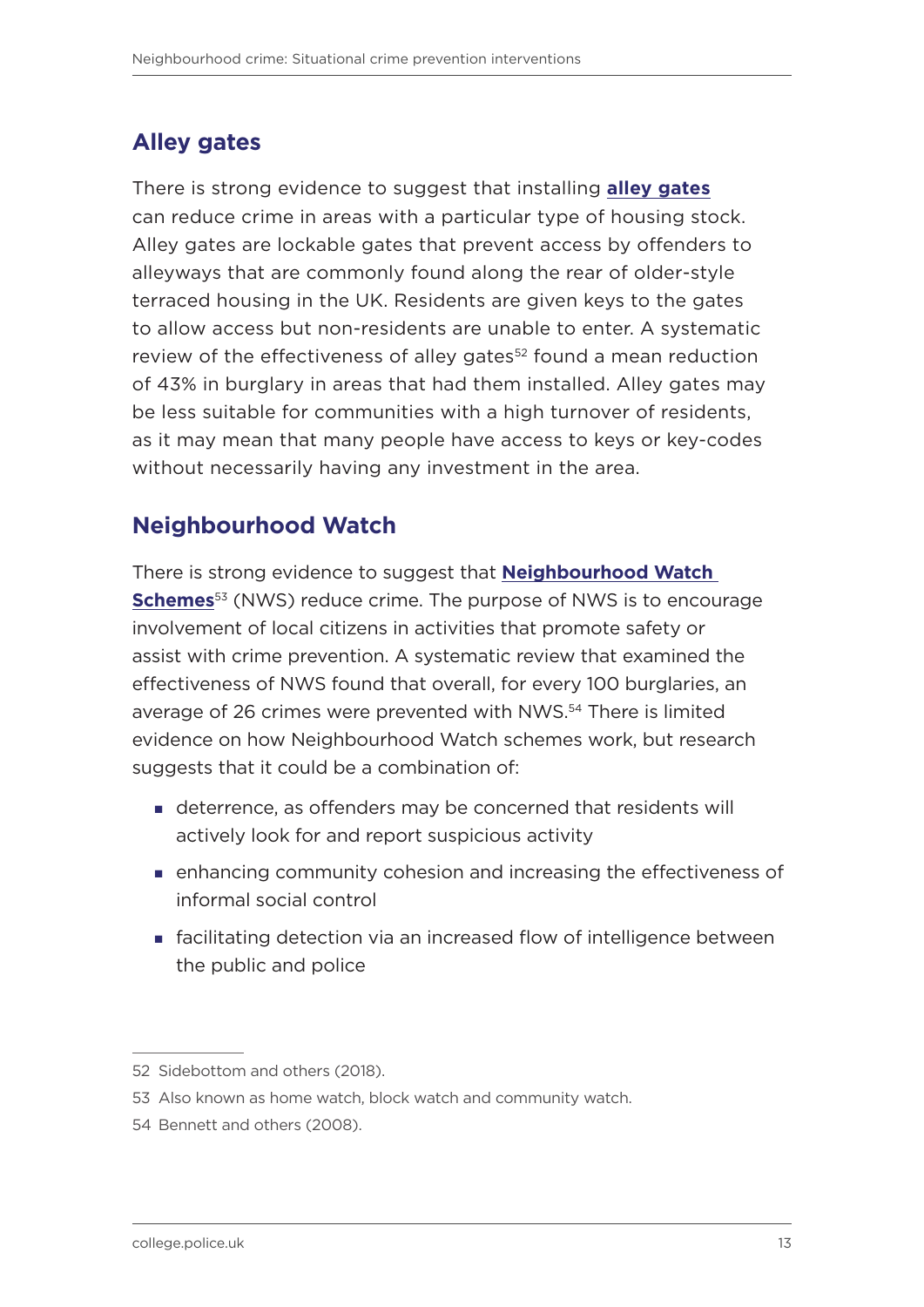#### <span id="page-15-0"></span>**Interventions for repeat and near-repeat victims (cocooning)**

There is strong evidence to suggest that use of interventions for repeat victims reduces acquisitive crime. Research suggests that, when a home is burgled, there is an increased risk of it being burgled again or properties within 400 metres of the burgled home being targeted within the following six weeks. Evidence also suggests that the risk of burglary is greater for immediate neighbours of the burgled property, with the risk reducing the further away properties are from the original burglary (known as 'near' or 'virtual' repeat victimisation). This pattern of risk is thought to be due to burglars being aware of the layout and security status of particular properties and the risks of being overseen.<sup>55</sup> This is known as 'optimal forager' theory.56 Housing diversity has been shown to be the most effective predictor of near-repeat burglaries, with areas containing properties of similar characteristics (such as layout and/or security features) more susceptible to near repeats than areas containing properties with different characteristics.<sup>57</sup>

Cocooning (otherwise known as cocoon watch or super-cocooning) are activities designed to address repeat and near-repeat victimisation. These activities involve the provision of crime prevention advice and guidance to residents of burgled properties, as well as neighbours and inhabitants of surrounding addresses. The provision of crime prevention advice is often combined with other interventions, such as target hardening, property marking and security surveys.

A systematic review of 22 repeat domestic burglary prevention evaluations in Australia (six studies), the USA (three studies) and the UK (13 studies) showed a significant reduction in burglary repeat victimisation, with the UK programmes generally showing greater effects than the US and Australian studies.<sup>58</sup> Other UK studies that

<sup>55</sup> Fielding and Jones (2012).

<sup>56</sup> Chainey (2012).

<sup>57</sup> Townsley, Homel and Chaseling (2003).

<sup>58</sup> Grove (2011).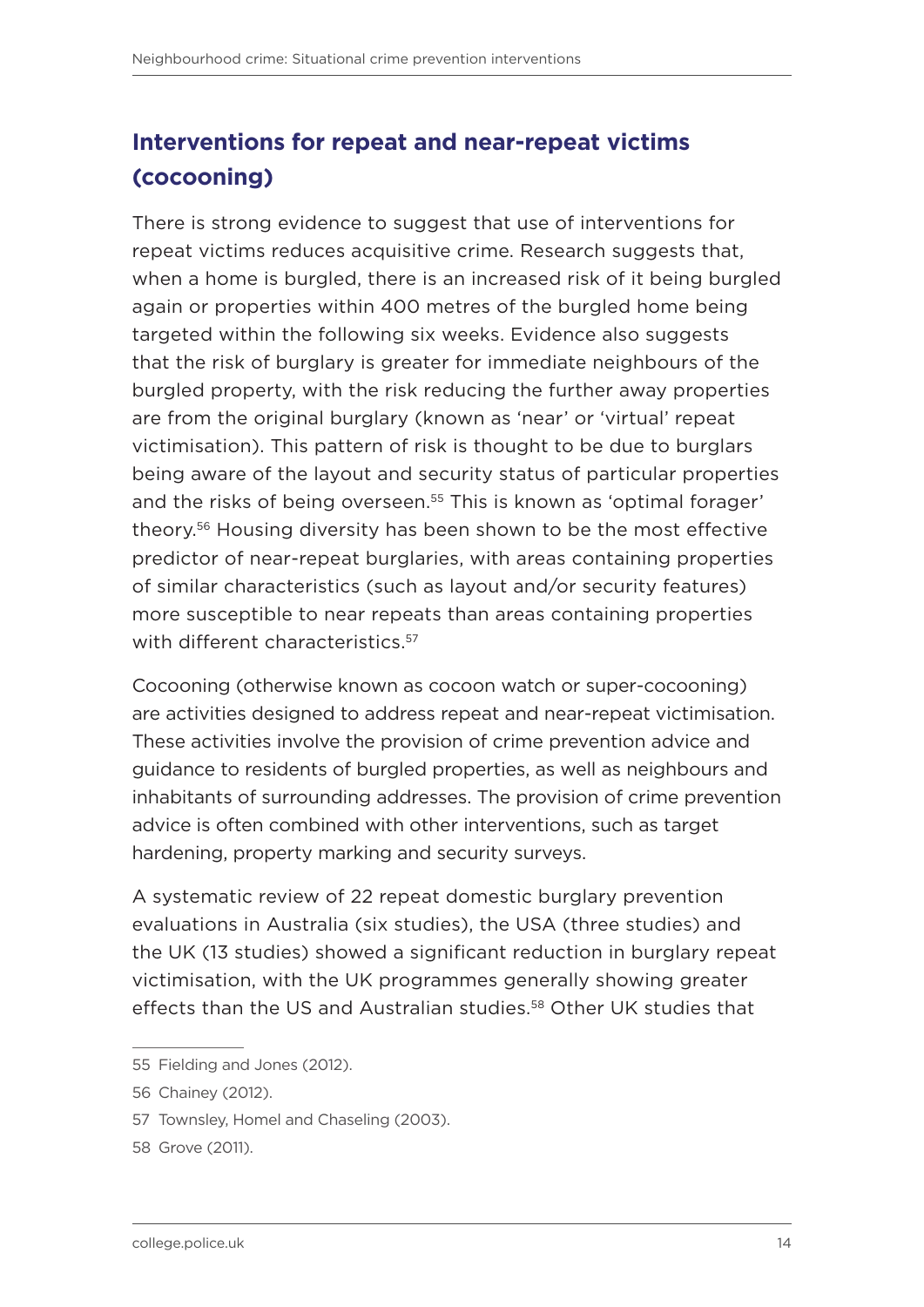<span id="page-16-1"></span>used these techniques to address burglary also showed a reduction in subsequent offending. 59, 60, 61

#### <span id="page-16-0"></span>**Street lighting**

There is strong evidence to suggest that the improvement of **[street](https://whatworks.college.police.uk/toolkit/Pages/Intervention.aspx?InterventionID=3)  [lighting](https://whatworks.college.police.uk/toolkit/Pages/Intervention.aspx?InterventionID=3)** reduces crime. Improved street lighting is a form of situational crime prevention that involves increasing the levels of illumination on the street or in other public spaces. A systematic review of 13 studies (eight from the USA and five from the UK) showed an average 21% reduction in all crime types in areas with improved street lighting, compared to control areas.62 The UK studies showed statistically significant reductions in total crime in four of the five studies, and the combined estimated average reduction across the five UK studies was 38%. The improvement of street lighting has also been shown to decrease crime during the day.

#### **Property marking**

There is moderately strong evidence to suggest that property marking reduces crime. Property marking involves adding a house number and postcode to items of property, therefore making it easier for these items to be returned to the relevant householder if stolen. Property marking can be carried out by the use of UV pens, security tags, radiofrequency identification (RFID) devices or microdot solutions (containing a uniquely coded digital signature).

Evidence for the effectiveness of property marking is not as rigorous as for the other interventions detailed above. Two studies that investigated the effect of property marking on burglary noted that this approach had a crime reduction effect.<sup>63, 64</sup>A further study tested different forms of property marking in 10 burglary hotspots and found that only one marking technique showed a statistically significant reduction

- 61 Johnson and others (2017).
- 62 Welsh and Farrington (2008).
- 63 Laycock (1985).
- 64 Raphael (2015).

<sup>59</sup> Fielding and Jones (2012).

<sup>60</sup> Weems (2014).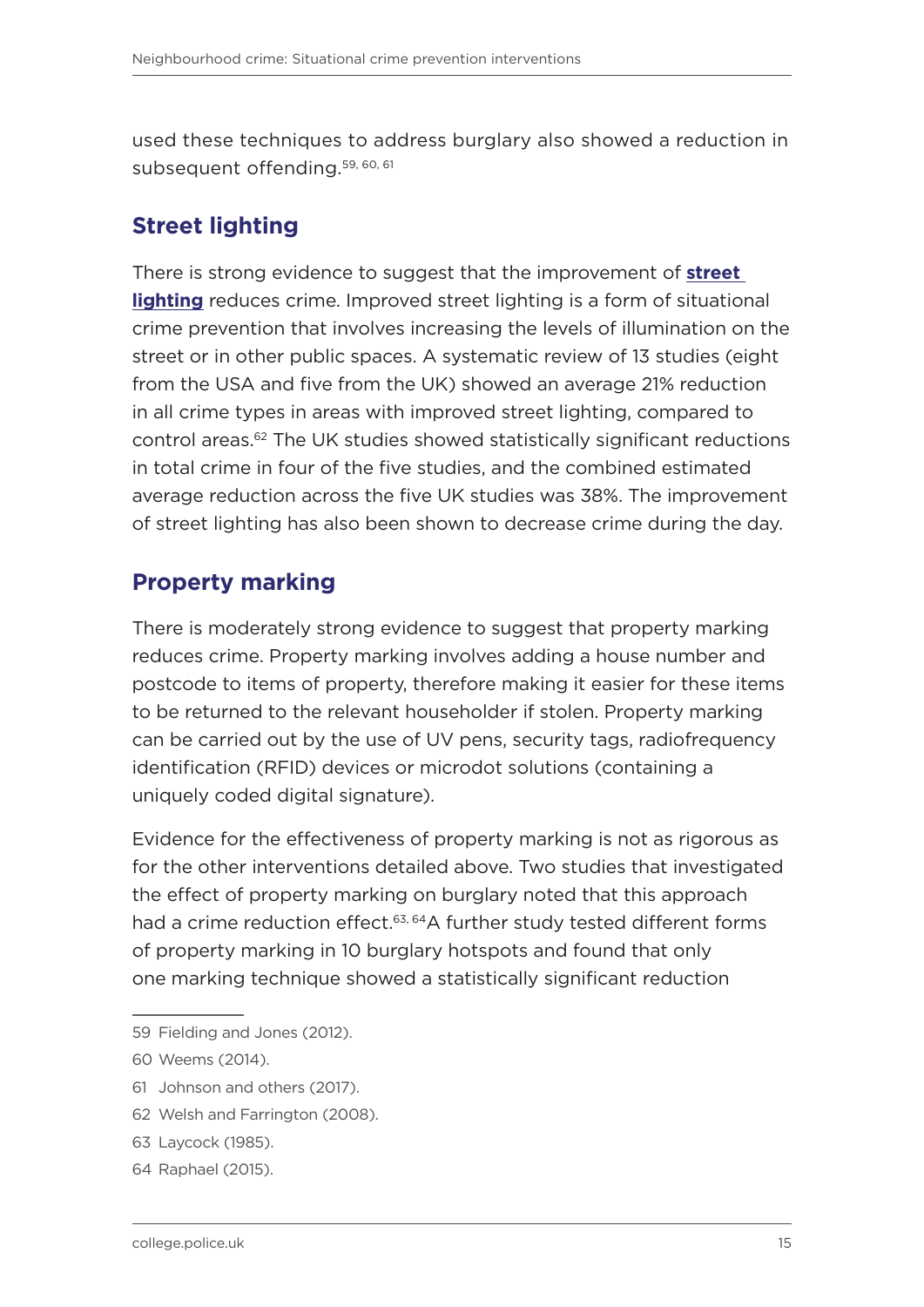<span id="page-17-0"></span>in burglary, compared to the control group, although burglaries recorded were low before and after the intervention, which weakened this finding.65 Studies used police employees to personally visit householders, carry out property marking and advertise that marking had taken place. It is possible that these other activities also had an impact on any subsequent drop in burglary rates.

#### <span id="page-17-1"></span>**Road and pathway design**

There is moderately strong evidence to suggest that the design of roads and pathways can reduce crime. Evidence has shown a relationship between street access and crime rates, with streets that have greater ease of access experiencing more crime. Offenders are more likely to avoid cul-de-sacs, where the probability of being observed is higher, access to properties is restricted, and reduced entrance and exit routes can make it more difficult to escape without being seen.<sup>66</sup>

Available research that relates to specific types of crime varies, with the majority of studies focusing on burglary. Clarke (2005)<sup>67</sup> identified 11 studies investigating the effect of road closures on crime, either as a stand-alone intervention, or as part of a range of different crime reduction techniques. All studies showed a reduction in crime, with little or no displacement recorded. In addition, research conducted by Johnson and Bowers (2010) found that risk of burglary was associated with increased permeability – burglary risk was lower in cul-de-sacs and higher on major roads.<sup>68</sup> Armitage and others (2011) also found that, compared to a true cul-de-sac (without linked pathways), through roads experience 93% more crime, while leaky cul-de-sacs (with linked pathways) experience 110% more crime. Being located on a corner plot increases risk by 18%.69

- 68 Johnson and Bowers (2010).
- 69 Armitage, Monchuk and Rogerson (2011).

<sup>65</sup> Agnew-Pauley, Lundrigan and Specht (2021).

<sup>66</sup> Clarke (2005).

<sup>67</sup> Ibid.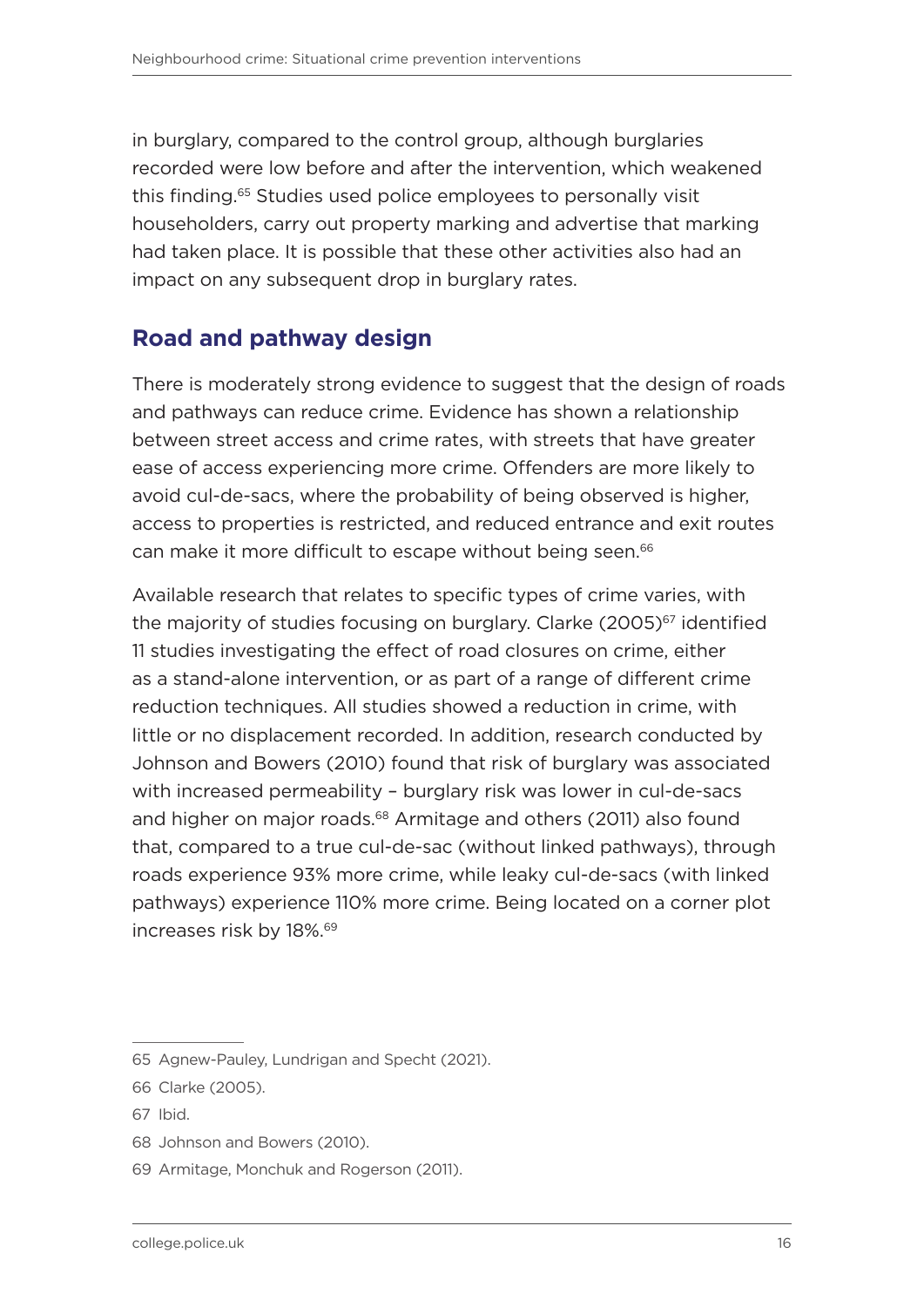### <span id="page-18-0"></span>Robbery

While there are few identified interventions specifically addressing robbery, two interventions have been shown to be effective for both robbery and burglary: street lighting, and road and pathway design.

#### **Street lighting**

As described in **[Domestic burglary – Street lighting](#page-16-0)**, there is strong evidence to suggest that **[street lighting](https://whatworks.college.police.uk/toolkit/Pages/Intervention.aspx?InterventionID=3)** reduces crime.<sup>70</sup> While a metaanalysis was conducted on total crime, regardless of crime type, there is evidence from individual studies included in the review that street lighting was effective in reducing robbery.

#### **Road and pathway design**

There is moderately strong evidence to suggest that the design of roads and pathways can reduce crime. While most of this research focuses on burglary [\(see](#page-17-0) **[Domestic burglary – Road and pathway design](#page-17-1)**), two identified studies found that rates of robbery reduced after road closures when compared to control areas, although one study noted that the reduction was only temporary. $71$ 

### Vehicle crime

The following initiatives have been successful in reducing vehicle crime.

#### **CCTV**

There is strong evidence to suggest that use of **[CCTV](https://whatworks.college.police.uk/toolkit/Pages/Intervention.aspx?InterventionID=1)** in certain settings can reduce crime. CCTV surveillance cameras are used as a situational crime prevention measure in public and private places. CCTV is a formal surveillance technique where cameras are set up and monitored to aid crime prevention, detect offenders and control

<sup>70</sup> Welsh and Farrington (2008).

<sup>71</sup> Clarke (2005).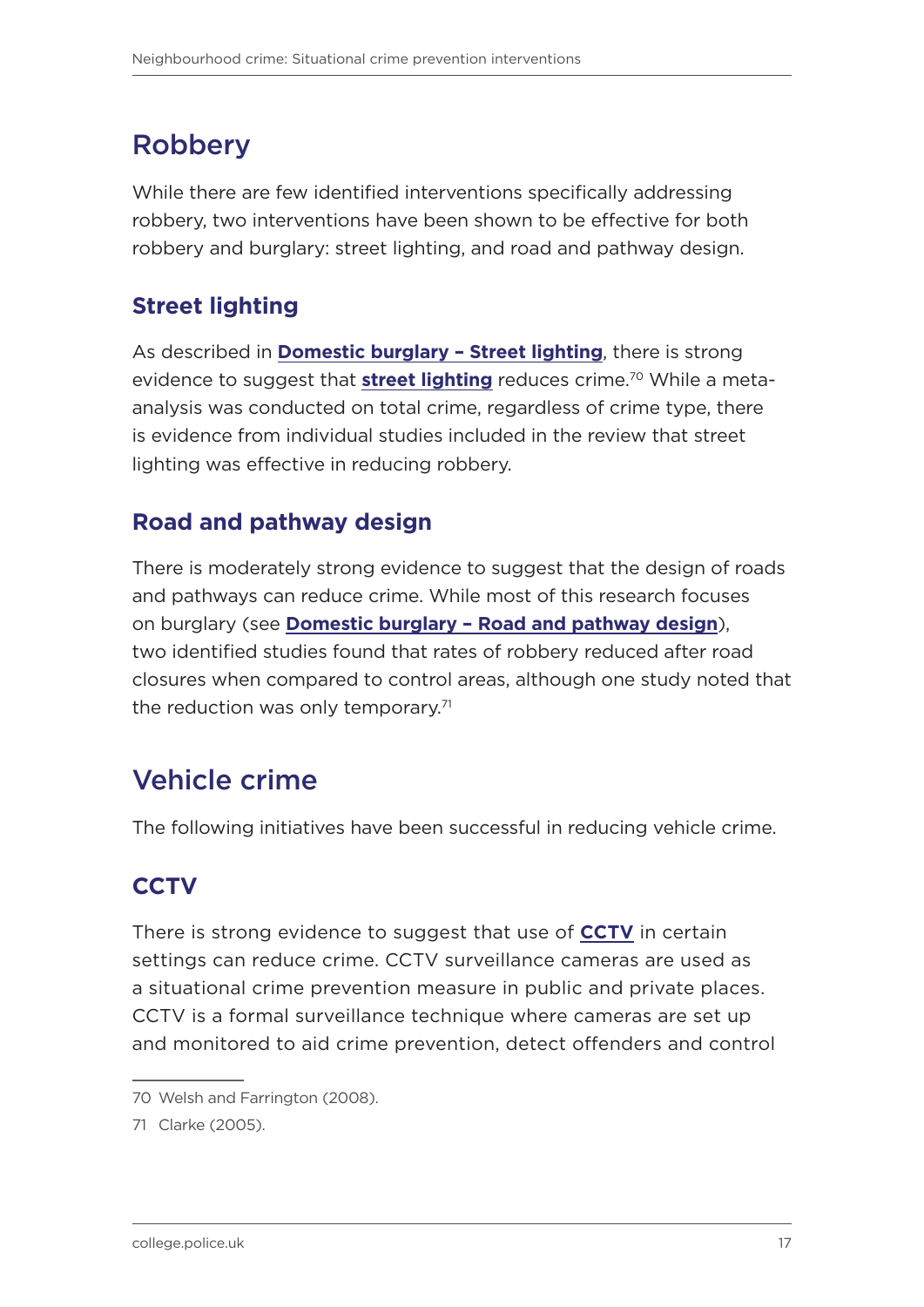crowds.72, 73 A meta-analysis74 of 14 CCTV projects, published in 2007, reported that CCTV was:

- **nost effective in reducing vehicle crimes in locations such as train** station parking facilities, especially with high coverage and with the involvement of other interventions, such as lighting
- not effective in city centres or residential areas

A further systematic review, conducted in 2009, based on 41 studies.<sup>75</sup> found that:

- CCTV was associated with a 16% decrease in crime in the areas studied, in comparison to control areas
- **the most effective CCTV schemes were in parking facilities, which** experienced a 51% decrease in crime
- schemes in other public places, such as city and town centres and around public housing, were small and non-significant, showing a 7% decrease

#### **Secure car parking**

There is moderately strong evidence to suggest that the development of secure car parking facilities can reduce vehicle crime. One study has been identified that examined the effectiveness of the Secured Car Park Award Scheme76 (now called The Park Mark Safer Parking Scheme). The scheme involved awarding 'secured car park' status to parking facilities that met the required standards in terms of security. The study found that features such as levels of formal surveillance, lighting, access control and physical appearance were useful in reducing levels of vehicle crime within existing high-crime parking facilities. It was also found that applying these standards to the construction of new parking facilities led to lower crime levels.

<sup>72</sup> Farrington and others (2007).

<sup>73</sup> Welsh and Farrington (2009).

<sup>74</sup> Farrington and others (2007).

<sup>75</sup> Welsh and Farrington (2009).

<sup>76</sup> Smith, Gregson and Morgan (2003).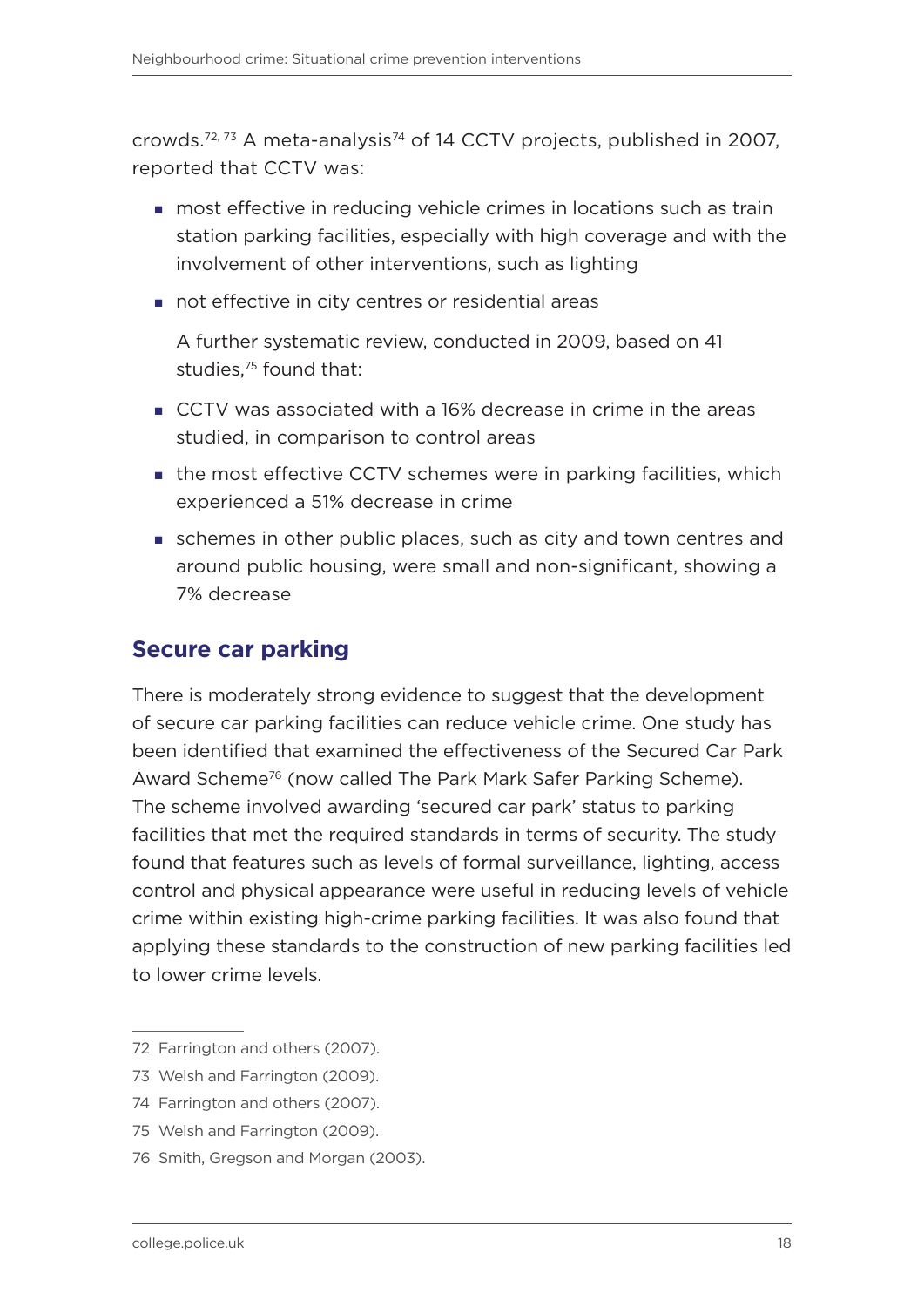In addition to the reduction of vehicle crime within secured car parks, the study found that improving parking facilities to the Secured Car Park Award standard increased use of the parking facilities and also reduced fear of crime in these areas.

Similar interventions have been developed for reducing the theft of two wheeled-vehicles, including bicycles, mopeds, scooters and motorcycles.77 These interventions aim to improve the security of cycle parking facilities or how cyclists lock their bikes. However, the evidence on their effectiveness has been described as 'weak and anecdotal',78 and more systematic evaluations are required.

#### **Vehicle security devices**

There is moderately strong evidence to suggest that the use of vehicle security devices can reduce crime. The term 'vehicle security devices' covers a number of different methods for securing vehicles to prevent their theft, or theft of belongings inside the vehicle. These methods include locks, immobilisers (electronic and mechanical), alarms, window security etching and tracking devices. Vehicle security devices can be fitted to the vehicle during the manufacturing process or retrofitted later. The absence or presence of particular security devices and the quality of the device fitted determines its effectiveness in reducing vehicle crime.

Studies that examined vehicle theft before and after the implementation of security devices found sustained drops in crime rates after the introduction of electric immobilisers.<sup>79, 80</sup>

With regard to the effectiveness of different vehicle security devices:

- **for theft of motor vehicles, a combination of an alarm, central** locking, electronic immobiliser and tracker had the best protection against theft of the motor vehicle, followed by central locking, electronic and manual immobilisers
- **for theft from motor vehicles, alarms and central locking featured in** each of the top six security configurations – single security devices

<sup>77</sup> Sidebottom (2012).

<sup>78</sup> Ibid.

<sup>79</sup> Farrell and others (2011).

<sup>80</sup> Morgan and others (2016).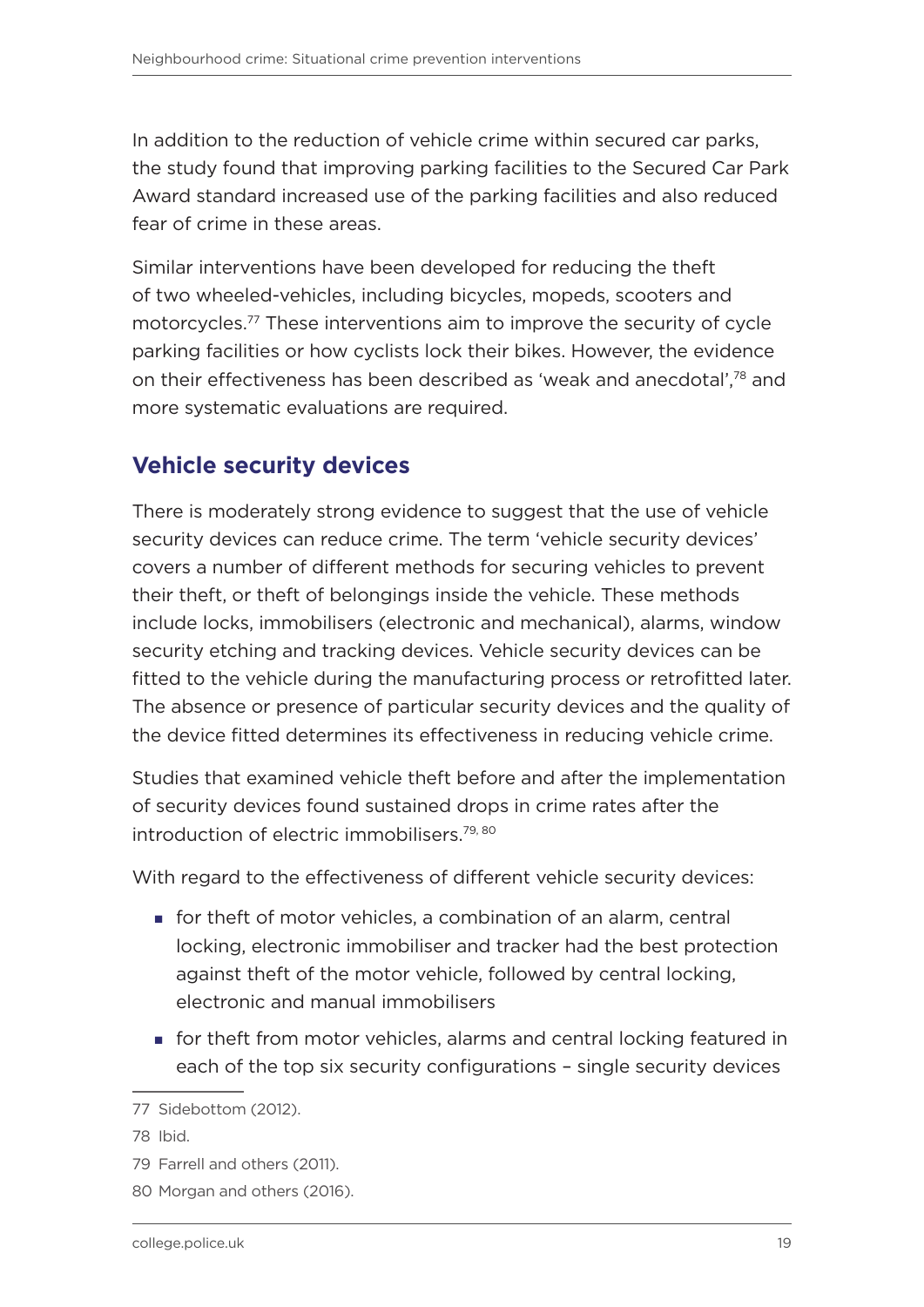<span id="page-21-0"></span>offered some protection but were less effective than a combination of different devices<sup>81</sup>

There is limited research of the effectiveness of retrofitted vehicle security devices and so evidence of their effectiveness is sparse.

### All neighbourhood crime types

Two types of intervention, crime prevention advice and publicity, appear to have a positive effect on all neighbourhood crime types. These initiatives are typically used in combination with other interventions.

#### **Crime prevention advice**

There is moderately strong evidence to suggest that crime prevention advice can reduce crime. Crime prevention advice involves contact with individuals who have experienced crime, or are at risk of being victims. This contact is likely to involve a discussion with the victim or potential victim to highlight any vulnerabilities to crime, together with the provision of crime prevention literature. In some cases, this may also involve provision of physical materials (such as stickers or devices to turn lights on at a certain time), to help prevent the individual from becoming a victim of crime or of further victimisation. Crime prevention advice is frequently used in combination with other interventions, such as **[property marking](#page-16-1)**, **[Neighbourhood Watch](#page-14-0)** and **[interventions for](#page-15-0)  [repeat victims](#page-15-0)**.

For cycle theft, two studies investigated the effectiveness of crime prevention advice in the form of stickers and leaflets promoting good locking practices. The intervention resulted in a reduction in cycle theft and an increase in good cycle locking practices.<sup>82, 83</sup>

For vehicle theft, crime reduction initiatives tend to involve a number of different interventions, with crime prevention forming one element. In Australia, in response to an increasing rate of vehicle theft, a community

<sup>81</sup> Farrell, Tseloni and Tilley (2011).

<sup>82</sup> Van Limbergen, Walgrave and Dekegel (1996).

<sup>83</sup> Sidebottom, Thorpe, and Johnson (2009).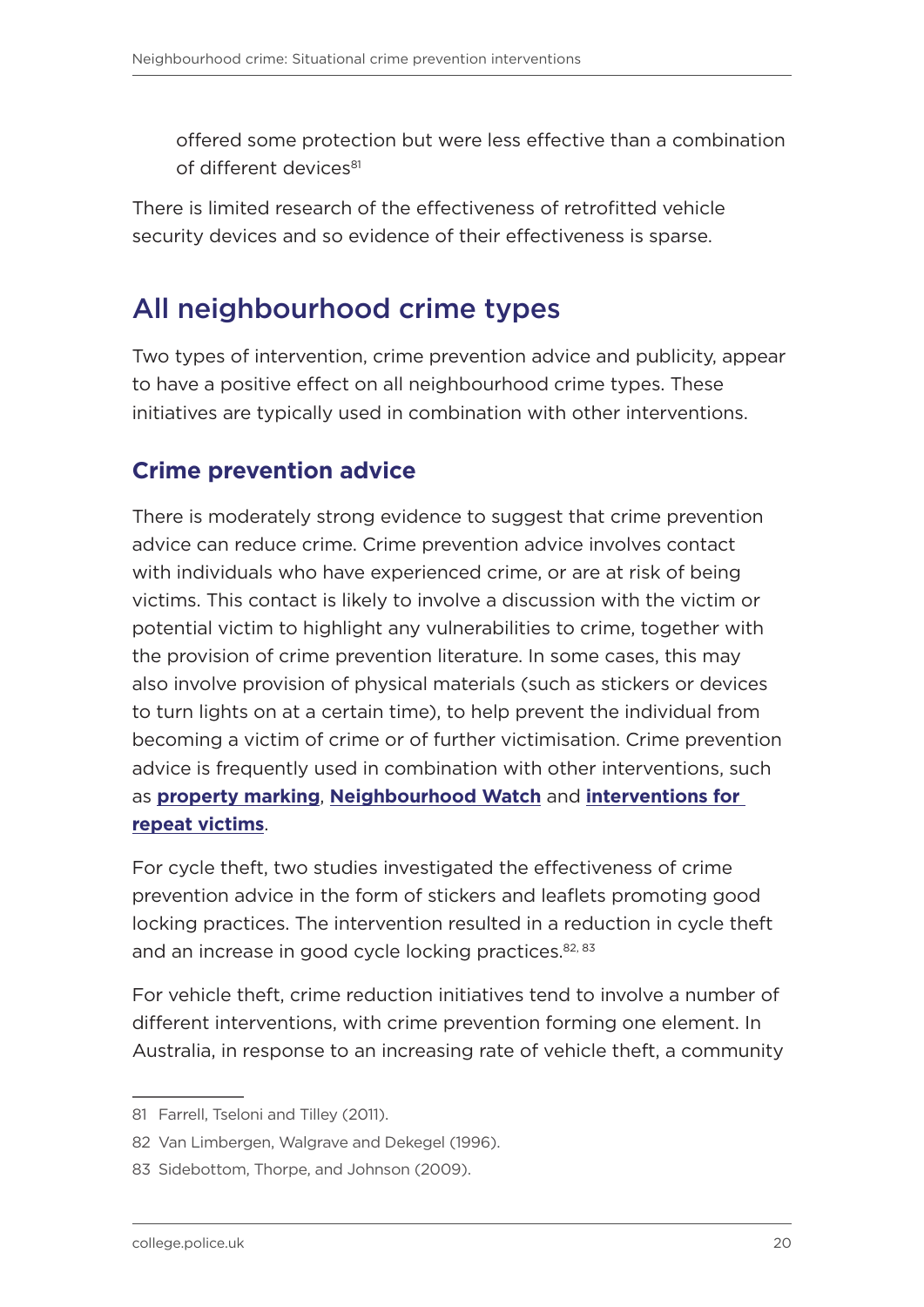awareness intervention was developed that aimed to encourage the use of vehicle security devices. This intervention involved a state-wide advertising campaign, as well as a letter sent from the Commissioner of Police to individuals renewing their car registration. The study found that there was an increased awareness of the scheme and a significant reduction in vehicle theft after the scheme was introduced.<sup>84</sup>

No specific evidence has been identified for theft from the person or robbery, although the Home Office have produced an information pack that details useful crime prevention advice aimed at reducing these crime types.<sup>85</sup>

#### **Publicity**

There is moderately strong evidence to suggest that publicity can reduce crime. Situational crime prevention focuses on the removal of opportunities to commit crime, increasing the perceived risk of getting caught, or making it more difficult to commit offences. These can be achieved through changes to the physical environment, or by influencing offender perceptions of potential risks and opportunities.<sup>86</sup> Publicising crime prevention activities is potentially an effective method of reducing crime by influencing offender perceptions. As with crime prevention advice, publicity is frequently combined with other crime reduction activities. Whereas crime prevention advice is specifically targeted at victims or those at risk of victimisation, publicity tends to be more general in terms of targeting, and can include offenders.

A review of the Reducing Burglary Initiative in 2003<sup>87</sup> looked at the effectiveness of publicity and found the following.

Schemes running publicity campaigns prior to the implementation of a burglary reduction initiative reported that rates of burglary started to fall before the initiative was rolled out, suggesting that publicity was at least partly responsible for the observed reduction in crime.

<sup>84</sup> Wortley, Kane and Grant (1998).

<sup>85</sup> Home Office (2013).

<sup>86</sup> Bowers and Johnson (2003).

<sup>87</sup> Ibid.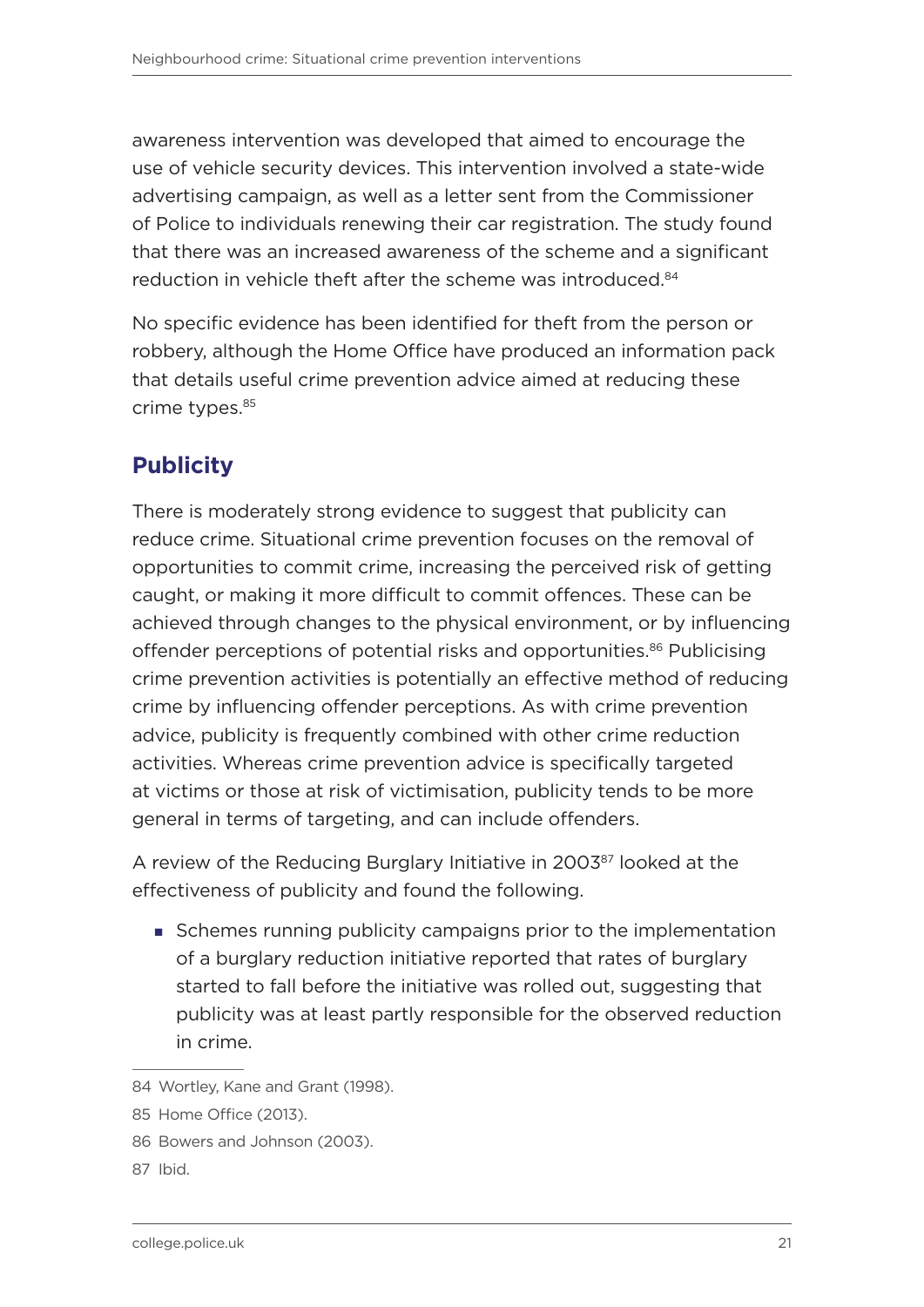- <span id="page-23-0"></span>Schemes that spent more per household on advertising showed larger burglary savings than those who had spent less.
- Four of the five most cost-effective schemes implemented standalone publicity campaigns.

### Combining interventions

As shown in the material on publicity and crime prevention advice, a number of interventions are frequently used in combination, which can make it difficult to isolate the crime reduction effects of specific initiatives. In order to measure the effect of a particular tactic accurately, it must be implemented without being combined with other interventions, and any evaluation must be rigorous enough to discount other possible explanations for any effects found. **[The Policing Evaluation Toolkit](https://whatworks.college.police.uk/Support/Documents/The_Policing_Evaluation_Toolkit.pdf)** provides practical advice on how this can be achieved.

# Conclusion

There is evidence to suggest that some people are at greater risk of victimisation in relation to neighbourhood crimes. In addition to this, victims or properties subject to neighbourhood crime are also at increased risk of being victimised again, and neighbourhood crimes tend to be concentrated in terms of time and space.<sup>88</sup> It is also clear that, for neighbourhood crimes, a specific profile of offender can be identified from the available crime data, for example, risk factors for burglary show that males under the age of 40 predominantly commit offences. Problem-solving approaches, such as the **[SARA model](https://whatworks.college.police.uk/toolkit/Pages/Intervention.aspx?InterventionID=47)**, have been shown to be effective in reducing crime, including neighbourhood crime, and should be used to ensure that any response is tailored to the identified problem.

Most of the research that supports the effectiveness of situational crime prevention initiatives to address neighbourhood crime focuses on burglary. This is likely to be because situational crime prevention

<sup>88</sup> College of Policing (n.d.).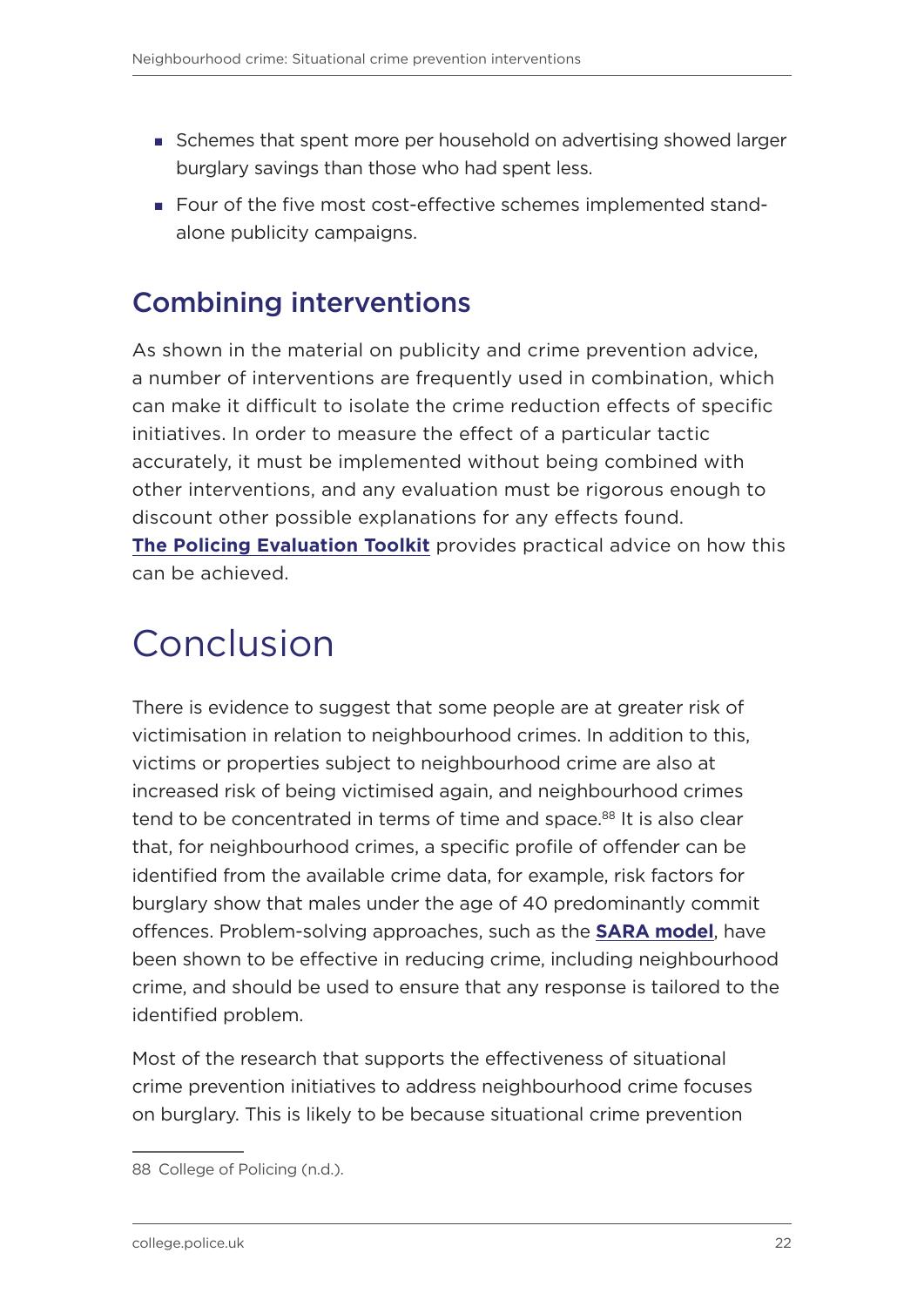<span id="page-24-0"></span>addresses crime by altering the settings for crime, mainly through environmental changes, rather than the criminal acts themselves. However, there is evidence to suggest that some burglary-focused interventions can be moderately effective at addressing other crime types, for example, road closures for robbery, although caution must be exercised when doing so.

In the majority of interventions described in this briefing, researchers have evaluated a combination of different approaches to understand whether crime is affected. In order to implement a relevant response to a particular crime problem, it is important to fully understand the underlying factors of the criminal activity and to develop a tailored approach to address them.

# References

Agnew-Pauley W, Lundrigan S and Specht D (2021). **[Operation Meteor](https://library.college.police.uk/docs/Op-Meteor-Evaluation-ARU-Final-Report.pdf)  [– An evaluation of property marking schemes in Essex: Final report](https://library.college.police.uk/docs/Op-Meteor-Evaluation-ARU-Final-Report.pdf)**. [internet]. [Accessed 9 November 2021]

Armitage R. (2006). 'Sustainability versus safety: Confusion, conflict and contradiction in designing out crime'. In: Farrell G, Bowers K, Johnson S and Townsley M, eds. 'Imagination for crime prevention: Essays in honour of Ken Pease'. Crime Prevention Studies Volume 21. Monsey, NY: Criminal Justice Press and Willan Publishing. pp 81–110.

Armitage R. (2013). 'Crime prevention through housing design: Policy and practice'. Crime Prevention and Security Management Book Series. Basingstoke: Palgrave Macmillan.

Armitage R. (2018). **[Burglars' take on crime prevention though](https://link.springer.com/article/10.1057/s41284-017-0101-6)  [environmental design \(CPTED\): Reconsidering the relevance from an](https://link.springer.com/article/10.1057/s41284-017-0101-6)  [offender perspective](https://link.springer.com/article/10.1057/s41284-017-0101-6)**. Security Journal, 31, pp 285–304.

Armitage R, Monchuk L and Rogerson M. (2011). I**[t looks good, but](https://link.springer.com/article/10.1007/s10610-010-9133-8)  [what is it like to live there? Exploring the impact of innovative housing](https://link.springer.com/article/10.1007/s10610-010-9133-8)  [design on crime](https://link.springer.com/article/10.1007/s10610-010-9133-8)**. European Journal on Criminal Policy and Research, 17, pp 29–54.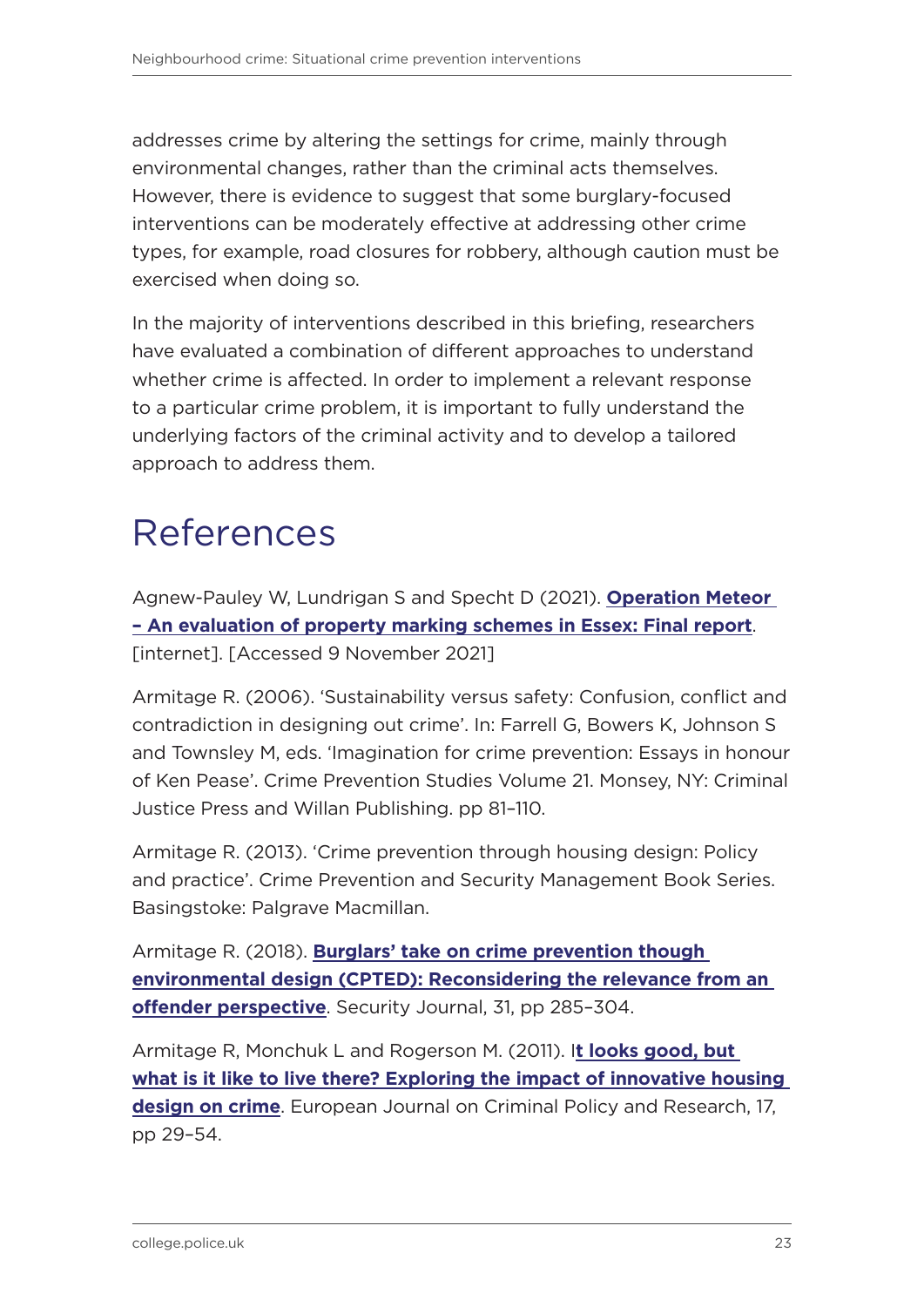Armitage R and Tompson L. (in press). 'The role of crime prevention through environmental design (CPTED) in improving household security'. In: Gill M, ed. 'Handbook of security'. Basingstoke: Palgrave Macmillan.

Bennett T, Holloway K and Farrington DP. (2008). **[The effectiveness](https://onlinelibrary.wiley.com/doi/full/10.4073/csr.2008.18)  [of Neighbourhood Watch: A systematic review](https://onlinelibrary.wiley.com/doi/full/10.4073/csr.2008.18)**. Campbell Systematic Reviews, 4(1), pp 1–46.

Bernasco W and Nieuwbeerta P. (2005). 'How do residential burglars select target areas? A new approach to the analysis of criminal location choice'. British Journal of Criminology, 44, pp 296–315.

Bowers KJ and Johnson SD. (2003). 'The role of publicity in crime prevention: findings from the Reducing Burglary Initiative'. Home Office Research Study 272. London: Home Office.

Brown B and Bentley D. (1993). **[Residential burglars judge risk: The role](https://www.sciencedirect.com/science/article/abs/pii/S0272494405802142)  [of territoriality](https://www.sciencedirect.com/science/article/abs/pii/S0272494405802142)**. Journal of Environmental Psychology, 13(1), pp 51–61.

Brown BB and Altman I. (1983). T**[erritoriality, defensible space](https://www.sciencedirect.com/science/article/abs/pii/S0272494483800012)  [and residential burglary: An environmental analysis](https://www.sciencedirect.com/science/article/abs/pii/S0272494483800012)**. Journal of Environmental Psychology, 3(3), pp 203–220.

Chainey S. (2012). **[JDI Briefs: Predictive mapping \(predictive policing\)](https://discovery.ucl.ac.uk/id/eprint/1344080/3/JDIBriefs_PredictiveMappingSChaineyApril2012.pdf)** [internet]. [Accessed 23 August 2021]

Clarke RV. (1989). **[Theoretical background to crime prevention](https://d1wqtxts1xzle7.cloudfront.net/30725494/cpted-with-cover-page-v2.pdf?Expires=1636020476&Signature=HAIbm3-Zc4TXMrZzQLTSM6nsdTZ-usWe3-Fhy91~wa~u9y67zpQ7CmxC4kiccvvdfx3ySA5ssvgDuXamR5xMrZ4-4Bn3-jL2naS-dXR9acXj7B-gX6TJMpsEMja~swRaqXS238PFje6S6-P9znptPBUvG6KGxaGmfQe-zRMuh5udya~5ee1nzJHCVKokgtLQAgkEw7pB5~jgFtAwJaG~GodnSLU3Ue-JqNU-ReeTRpXv8PEiaard412qYQj~1VEBPvpa-qnlkdlsrWs5z5YyXjVlhyJyEOFULb85HoussXKprxywU8DPFm~dRbGXBgydjLDD-TDRY2theh6NHatXWw__&Key-Pair-Id=APKAJLOHF5GGSLRBV4ZA#page=21)  [through environmental design \(CPTED\) and situational prevention](https://d1wqtxts1xzle7.cloudfront.net/30725494/cpted-with-cover-page-v2.pdf?Expires=1636020476&Signature=HAIbm3-Zc4TXMrZzQLTSM6nsdTZ-usWe3-Fhy91~wa~u9y67zpQ7CmxC4kiccvvdfx3ySA5ssvgDuXamR5xMrZ4-4Bn3-jL2naS-dXR9acXj7B-gX6TJMpsEMja~swRaqXS238PFje6S6-P9znptPBUvG6KGxaGmfQe-zRMuh5udya~5ee1nzJHCVKokgtLQAgkEw7pB5~jgFtAwJaG~GodnSLU3Ue-JqNU-ReeTRpXv8PEiaard412qYQj~1VEBPvpa-qnlkdlsrWs5z5YyXjVlhyJyEOFULb85HoussXKprxywU8DPFm~dRbGXBgydjLDD-TDRY2theh6NHatXWw__&Key-Pair-Id=APKAJLOHF5GGSLRBV4ZA#page=21)**.

Paper presented at the Designing Out Crime: Crime Prevention Through Environmental Design Conference Sydney, Australia [internet]. [Accessed 4 November 2021]

Clarke RV. (1997). 'Introduction'. In: Clarke RV. 'Situational crime prevention: successful case studies'. Albany, NY: Harrow and Heston. pp 1–3.

Clarke RV. (2005). **[Closing streets and alleys to reduce crime: should](https://popcenter.asu.edu/content/closing-streets-and-alleys-reduce-crime-0)  [you go down this road? Response guide no. 2](https://popcenter.asu.edu/content/closing-streets-and-alleys-reduce-crime-0)** [internet]. ASU Center for Problem-Oriented Policing. [Accessed 13 December 2019]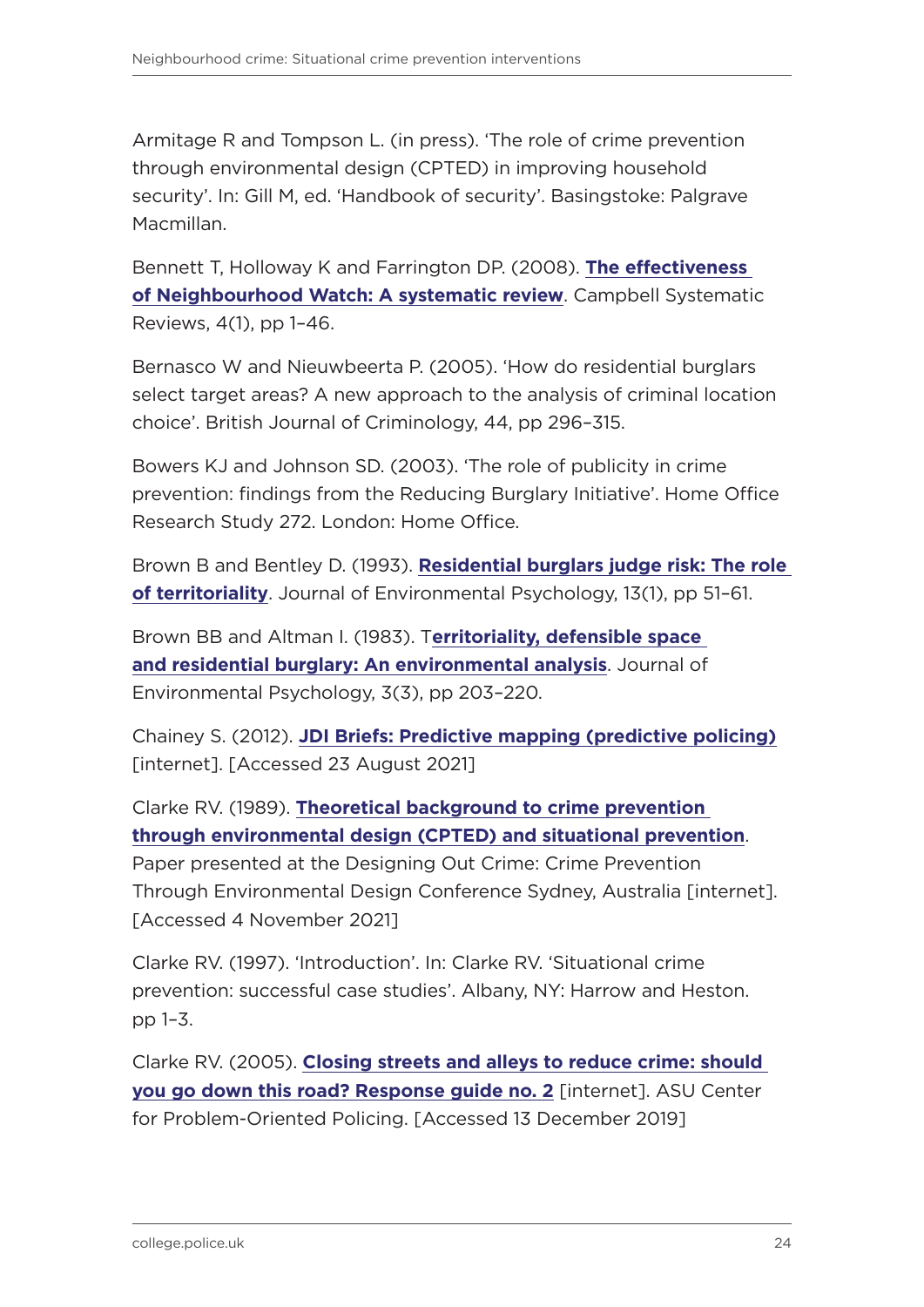Cohen LE and Felson M. (1979). **[Social change and crime rate trends: A](https://www.jstor.org/stable/2094589)  [routine activity approach](https://www.jstor.org/stable/2094589)**. American Sociological Review, 44(4), pp 588–608

College of Policing. (n.d.). **[People and places - how resources can be](https://whatworks.college.police.uk/Research/overview/Documents/People_and_places_how_resources_can_be_targeted.doc)  [targeted](https://whatworks.college.police.uk/Research/overview/Documents/People_and_places_how_resources_can_be_targeted.doc)** [internet]. [Accessed March 26. 2021]

Copes H and Cherbonneau M. (2006). 'The Key to auto theft: Emerging methods of auto theft from the offender's perspective'. British Journal of Criminology, 46(5), pp 917–934.

Cornish DB and Clarke RV. (2003). 'Opportunities, precipitators, and criminal decisions: A reply to Wortley's critique of situational crime prevention'. Crime Prevention Studies, 16, pp 41–96.

Farrell G and others. (2011). **[The crime drop and the security hypothesis](https://journals.sagepub.com/doi/10.1177/1748895810392190)**. Journal of Research in Crime and Delinquency, 48(2), pp 147–175.

Farrell G, Tseloni A and Tilley N. (2011). **[The effectiveness of vehicle](https://journals.sagepub.com/doi/10.1177/1748895810392190)  [security devices and their role in the crime drop](https://journals.sagepub.com/doi/10.1177/1748895810392190)**. Criminology and Criminal Justice, 11(1), pp 21–35.

Farrington DP and others. (2007). 'The effects of closed-circuit television on crime: meta-analysis of an English national quasi-experimental multisite evaluation'. Journal of Experimental Criminology, 3(1), pp 21–38.

Felson M and Clarke R. (1998). **[Opportunity makes the thief: Practical](https://webarchive.nationalarchives.gov.uk/ukgwa/20110218140739/http:/rds.homeoffice.gov.uk/rds/prgpdfs/fprs98.pdf)  [theory for crime prevention](https://webarchive.nationalarchives.gov.uk/ukgwa/20110218140739/http:/rds.homeoffice.gov.uk/rds/prgpdfs/fprs98.pdf)**. Police Research Series Paper 98. London: Home Office.

Fielding M and Jones V. (2012). 'Disrupting the optimal forager: predictive risk mapping and domestic burglary reduction in Trafford, Greater Manchester'. International Journal of Police Science & Management, 14(1), pp 30–41.

Flatley J. (2017a). **[Overview of robbery and theft from the person:](https://www.ons.gov.uk/peoplepopulationandcommunity/crimeandjustice/articles/overviewofrobberyandtheftfromtheperson/2017-07-20)  [England and Wales](https://www.ons.gov.uk/peoplepopulationandcommunity/crimeandjustice/articles/overviewofrobberyandtheftfromtheperson/2017-07-20)** [internet]. Office for National Statistics. [Accessed December 18, 2020]

Flatley J. (2017b). **[Overview of vehicle-related theft: England and Wales](https://www.ons.gov.uk/peoplepopulationandcommunity/crimeandjustice/articles/overviewofvehiclerelatedtheft/2017-07-20)** [internet]. Office for National Statistics. [Accessed December 18, 2020]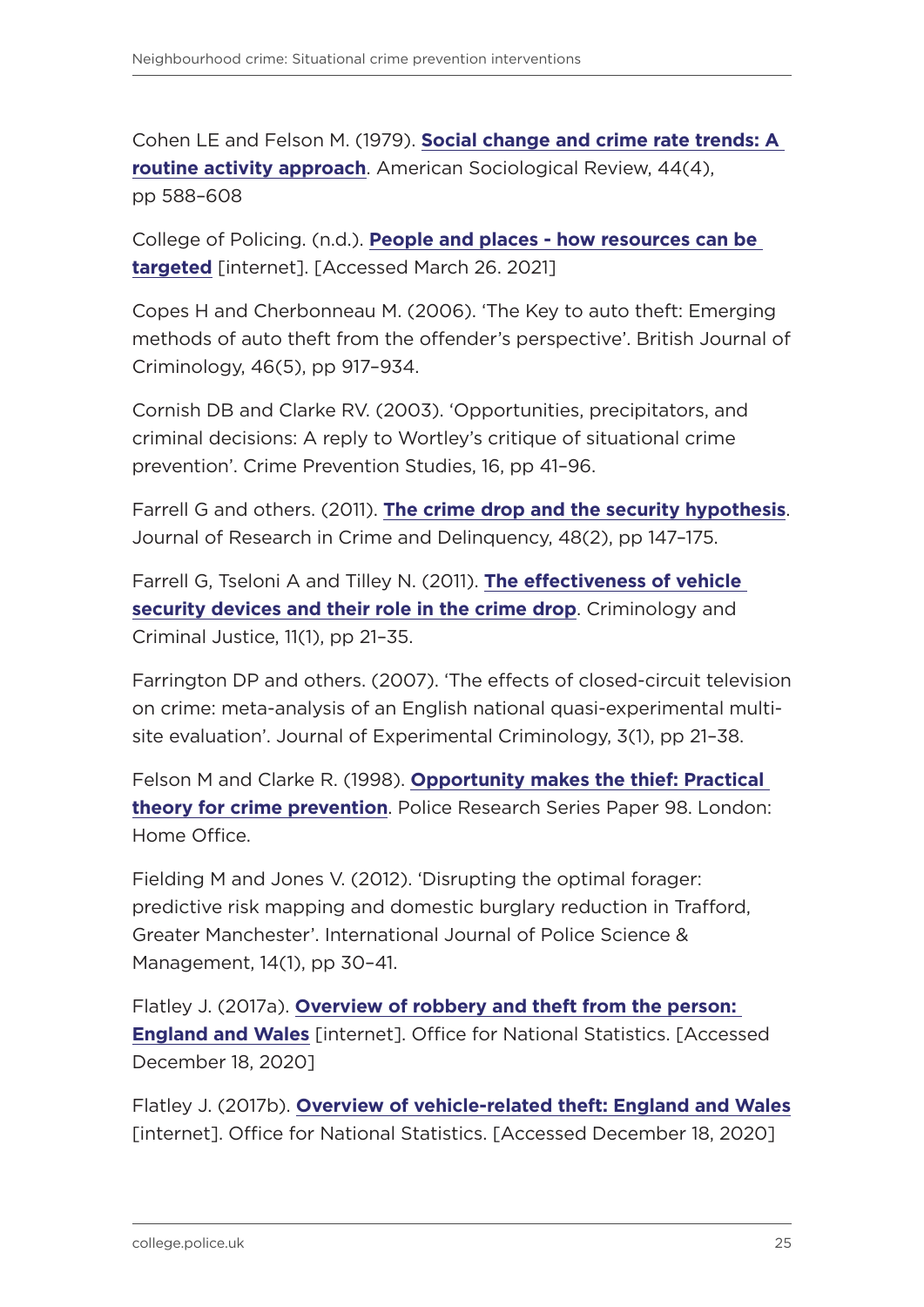Forrester D and others. (1990). 'The Kirkholt Burglary Prevention Project: Phase II'. Crime Prevention Unit, Paper 23. London: Home Office.

Grove L. (2011). **[Preventing repeat domestic burglary: a meta](https://www.tandfonline.com/doi/abs/10.1080/15564886.2011.607400)[evaluation of studies from Australia, the UK, and the United States](https://www.tandfonline.com/doi/abs/10.1080/15564886.2011.607400)**. Victims & Offenders, 6(4), pp 370–385.

Home Office. (2013). **[Theft from the person: information pack for](https://assets.publishing.service.gov.uk/government/uploads/system/uploads/attachment_data/file/282747/TheftFromPerson.pdf)  [partners](https://assets.publishing.service.gov.uk/government/uploads/system/uploads/attachment_data/file/282747/TheftFromPerson.pdf)**. London: Home Office.

Home Office. (2016). **[Crime outcomes in England and Wales: year](https://assets.publishing.service.gov.uk/government/uploads/system/uploads/attachment_data/file/539447/crime-outcomes-hosb0616.pdf)  [ending March 2016](https://assets.publishing.service.gov.uk/government/uploads/system/uploads/attachment_data/file/539447/crime-outcomes-hosb0616.pdf)** [internet]. [Accessed 1 March 2021]

Home Office. (2020). **[Factsheet: Police Funding Settlement 2020-21](https://homeofficemedia.blog.gov.uk/2020/01/22/factsheet-police-funding-settlement-2020-21/)** [internet]. [Accessed 25 February 2021]

Home Office. (2021). **[Safer Streets Fund \(2021-2022\) Prospectus](https://assets.publishing.service.gov.uk/government/uploads/system/uploads/attachment_data/file/957227/SSF_R2_Prospectus_FINAL.pdf)** [internet]. [Accessed 24 March 2021]

Johnson SD and Bowers KJ. (2010). **[Permeability and burglary risk: are](https://link.springer.com/article/10.1007/s10940-009-9084-8)  [cul-de-sacs safer?](https://link.springer.com/article/10.1007/s10940-009-9084-8)**. Journal of Quantitative Criminology, 26(1), pp 89–111.

Johnson SD and others. (2017). **[Evaluation of operation swordfish:](https://link.springer.com/article/10.1007/s11292-017-9301-7)  [a near-repeat target-hardening strategy](https://link.springer.com/article/10.1007/s11292-017-9301-7)**. Journal of Experimental Criminology, 13(3), pp 505–525.

Johnson SD, Summers L and Pease K. (2006). **[Vehicle crime:](https://discovery.ucl.ac.uk/id/eprint/1430754/)  [Communicating spatial and temporal patterns](https://discovery.ucl.ac.uk/id/eprint/1430754/)**. UCL Jill Dando Institute of Crime Science: London.

Langton S, Dixon, A and Farrell G. (2021). **[Six months in: pandemic](https://link.springer.com/article/10.1186/s40163-021-00142-z)  [crime trends in England and Wales](https://link.springer.com/article/10.1186/s40163-021-00142-z)**. Crime Science, 10(6).

Laycock G. (1985). 'Property marking: a deterrent to domestic burglary?'. Home Office Crime Prevention Unit Paper 3. London: Home Office.

Montoya L, Junger M and Ongena Y. (2014). **[The relation between](https://journals.sagepub.com/doi/abs/10.1177/0013916514551047)  [residential property and its surroundings and day- and night-time](https://journals.sagepub.com/doi/abs/10.1177/0013916514551047)  [residential burglary](https://journals.sagepub.com/doi/abs/10.1177/0013916514551047)**. Environment and Behavior, 48(4), pp 515–549.

Morgan N and others. (2016). **[Reducing criminal opportunity: vehicle](https://assets.publishing.service.gov.uk/government/uploads/system/uploads/attachment_data/file/489097/horr87.pdf)  [security and vehicle crime](https://assets.publishing.service.gov.uk/government/uploads/system/uploads/attachment_data/file/489097/horr87.pdf)**. Home Office Research Report 87. London: Home Office.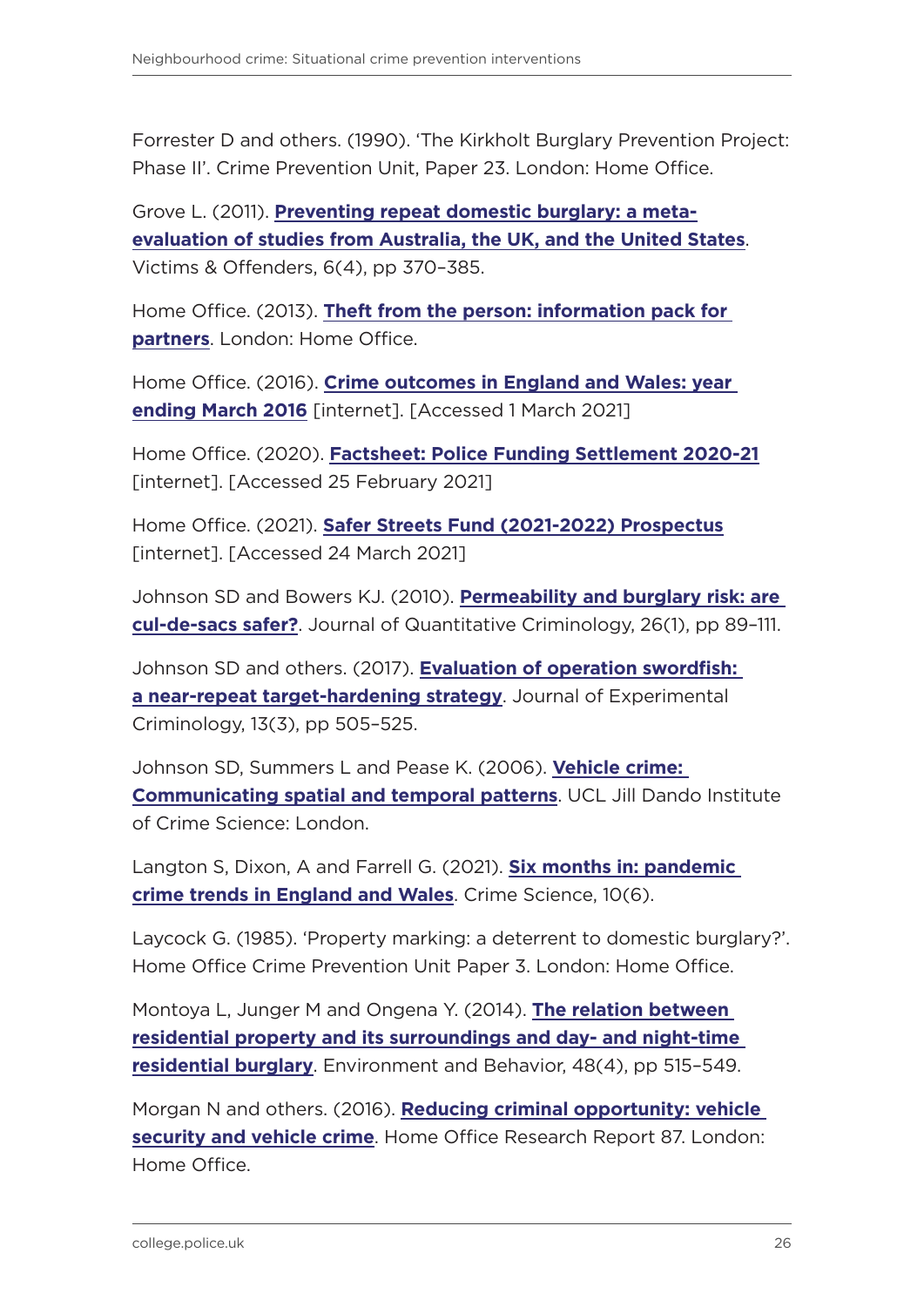Newman O. (1976). **[Design guidelines for creating defensible space](https://www.ojp.gov/pdffiles1/Digitization/148313NCJRS.pdf)**. Washington: National Institute of Law Enforcement and Criminal Justice.

Nee C and Meenaghan A. (2006). **[Expert decision making in burglars](https://academic.oup.com/bjc/article-abstract/46/5/935/438108)**. British Journal of Criminology, 46(5), pp 935–949.

Office for National Statistics. (2017). **[Overview of burglary and other](https://www.ons.gov.uk/peoplepopulationandcommunity/crimeandjustice/articles/overviewofburglaryandotherhouseholdtheft/englandandwales)  [household theft: England and Wales](https://www.ons.gov.uk/peoplepopulationandcommunity/crimeandjustice/articles/overviewofburglaryandotherhouseholdtheft/englandandwales)** [internet]. [Accessed 18 December 2020]

Office for National Statistics. (2020a). **[Crime in England and Wales:](https://www.ons.gov.uk/peoplepopulationandcommunity/crimeandjustice/bulletins/crimeinenglandandwales/yearendingseptember2019#long-term-trends-in-theft-offences)  [Year ending September 2019](https://www.ons.gov.uk/peoplepopulationandcommunity/crimeandjustice/bulletins/crimeinenglandandwales/yearendingseptember2019#long-term-trends-in-theft-offences)** [internet]. [Accessed 1 March 2021]

Office for National Statistics. (2020b). **[Crime in England and Wales:](https://www.ons.gov.uk/peoplepopulationandcommunity/crimeandjustice/bulletins/crimeinenglandandwales/yearendingmarch2020#crime-data)  [Year ending March 2020](https://www.ons.gov.uk/peoplepopulationandcommunity/crimeandjustice/bulletins/crimeinenglandandwales/yearendingmarch2020#crime-data)** [internet]. [Accessed 1 March 2021]

Office for National Statistics. (2020c). **[Nature of crime: burglary](https://www.ons.gov.uk/file?uri=/peoplepopulationandcommunity/crimeandjustice/datasets/natureofcrimeburglary/yearendingmarch2020/nocburglarytablescorrection.xlsx)** [internet]. [Accessed 25 February 2020]

Office for National Statistics. (2020d). **[Nature of crime: robbery](https://www.ons.gov.uk/peoplepopulationandcommunity/crimeandjustice/datasets/natureofcrimerobbery)** [internet]. [Accessed 18 December 2020]

Office for National Statistics. (2020e). **[Nature of crime: personal and](https://www.ons.gov.uk/peoplepopulationandcommunity/crimeandjustice/datasets/natureofcrimepersonalandothertheft)  [other theft](https://www.ons.gov.uk/peoplepopulationandcommunity/crimeandjustice/datasets/natureofcrimepersonalandothertheft)** [internet]. [Accessed 18 December 2020]

Office for National Statistics. (2020f). **[Nature of crime: vehicle-related](https://www.ons.gov.uk/peoplepopulationandcommunity/crimeandjustice/datasets/natureofcrimevehiclerelatedtheft)  [theft](https://www.ons.gov.uk/peoplepopulationandcommunity/crimeandjustice/datasets/natureofcrimevehiclerelatedtheft)** [internet]. [Accessed 20 August 2021]

Quinn A. (2019). **[Vehicle crime, CPTED, and offending under the](https://www.mdpi.com/2076-0760/8/3/88)  [influence: A qualitative investigation of offender perceptions](https://www.mdpi.com/2076-0760/8/3/88)**. Social Sciences, 8(3), p 88.

Raphael I. (2015). 'Cooling hot property? An assessment of the impact of property marking on residential burglary crime reduction, crime displacement or diffusion of benefits and public confidence'. DCrimJ thesis, University of Portsmouth. [Unpublished]

Sidebottom A. (2012). **[JDiBrief – crime: bicycle theft](https://www.ucl.ac.uk/jill-dando-institute/sites/jill-dando-institute/files/bicycle_theft_1-5_all.pdf)**. London: UCL Jill Dando Institute of Security and Crime Science.

Sidebottom A and others. (2018). **[Gating alleys to reduce crime: a meta](https://www.tandfonline.com/doi/full/10.1080/07418825.2017.1293135)[analysis and realist synthesis](https://www.tandfonline.com/doi/full/10.1080/07418825.2017.1293135)**. Justice Quarterly, 35(1), pp 55–86.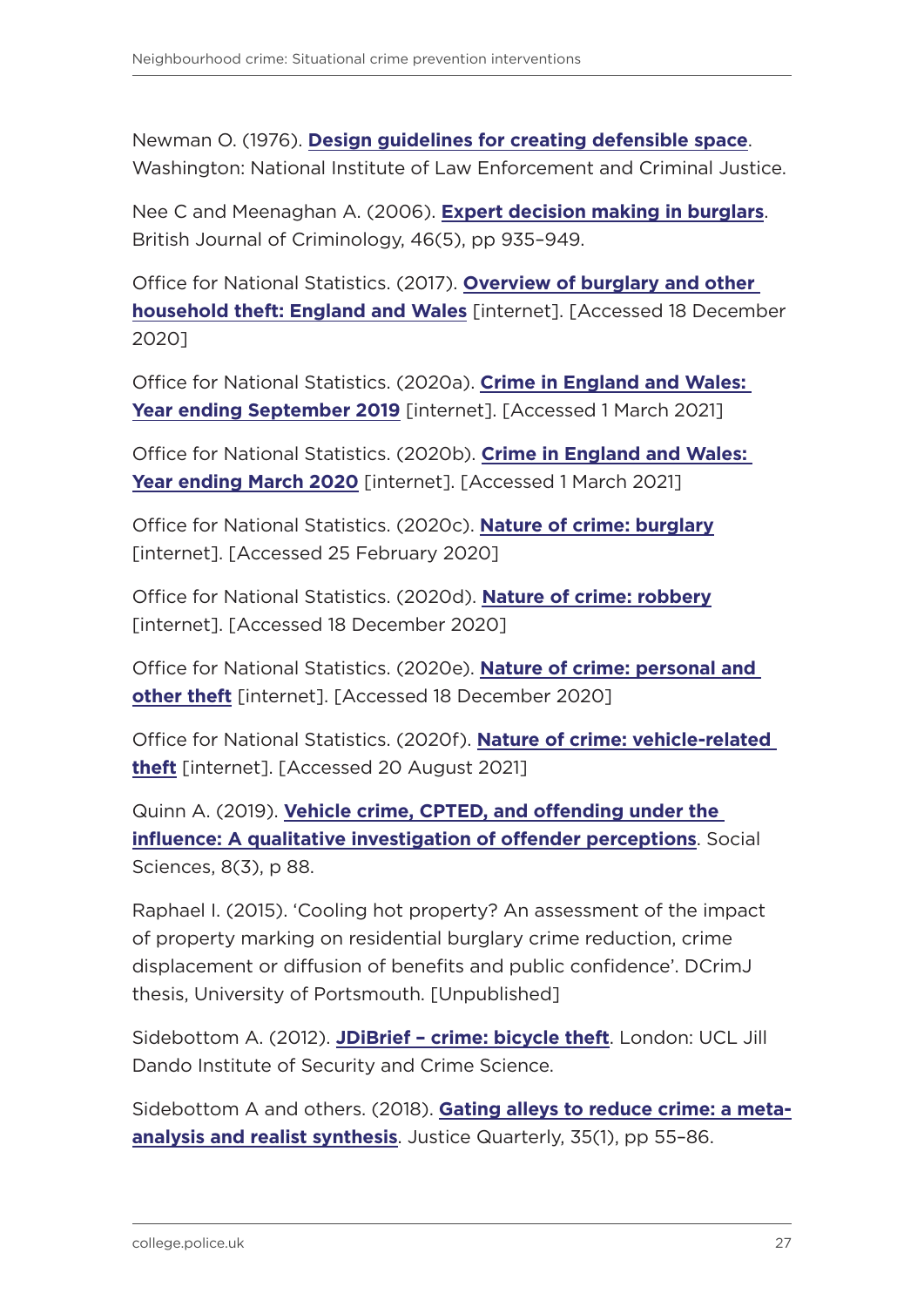Sidebottom A, Thorpe A and Johnson SD. (2009). **[Using targeted](https://journals.sagepub.com/doi/abs/10.1177/1477370809102168)  [publicity to reduce opportunities for bicycle theft: a demonstration](https://journals.sagepub.com/doi/abs/10.1177/1477370809102168)  [and replication](https://journals.sagepub.com/doi/abs/10.1177/1477370809102168)**. European Journal of Criminology, 6(3), pp 267–286.

Smith DG, Gregson M and Morgan J. (2003). 'Between the lines: an evaluation of the Secured Car Park Award Scheme'. Home Office Research Study 266. London: Home Office.

Smith J. (2003). 'The nature of personal robbery'. Home Office Research Study 254. London: Home Office.

Tompson L. (n.d.). **[JDi Brief - Street Robbery: Summary](https://www.ucl.ac.uk/jill-dando-institute/sites/jill-dando-institute/files/street_robbery_1-5_all.pdf)** [internet]. [Accessed 18 December 2020]

Townsley M, Homel R and Chaseling J. (2003). **[Infectious burglaries. A](https://academic.oup.com/bjc/article-abstract/43/3/615/410371)  [test of the near repeat hypothesis](https://academic.oup.com/bjc/article-abstract/43/3/615/410371)**. British Journal of Criminology, 43(3), pp 615–633.

Tseloni A. (2006). **[Multilevel modelling of the number of property](http://irep.ntu.ac.uk/id/eprint/6384/)  [crimes: household and area effects](http://irep.ntu.ac.uk/id/eprint/6384/)**. Journal of the Royal Statistical Society: Series A (Statistics in Society), 169(2), pp 205–233.

Tseloni A and others (2017a). 'The effectiveness of burglary security devices'. Security Journal, 30(2), pp 646–664.

Tseloni A and others. (2017b). **[Domestic burglary drop and the security](https://crimesciencejournal.biomedcentral.com/articles/10.1186/s40163-017-0064-2)  [hypothesis](https://crimesciencejournal.biomedcentral.com/articles/10.1186/s40163-017-0064-2)**. Crime Science, 6(3).

Tseloni A, Thompson R and Tilley N. (2018). 'Reducing burglary'. Cham: Springer.

Van Limbergen K, Walgrave S and Dekegel I. (1996). 'Bicycle repair shops. Promising practices: Crime prevention in Belgium: 10 examples'. Brussels: The Permanent Secretariat for Prevention Policy, The Ministry of the Interior.

Weems JR. (2014). 'Testing PCSO cocooning of near repeat burglary locations'. MSt thesis, University of Cambridge. [Unpublished]

Welsh BC and Farrington DP. (2008). **[Effects of improved street](https://onlinelibrary.wiley.com/doi/full/10.4073/csr.2008.13)  [lighting on crime: a systematic review](https://onlinelibrary.wiley.com/doi/full/10.4073/csr.2008.13)**. Campbell Systematic Reviews, 4(1), pp 1–51.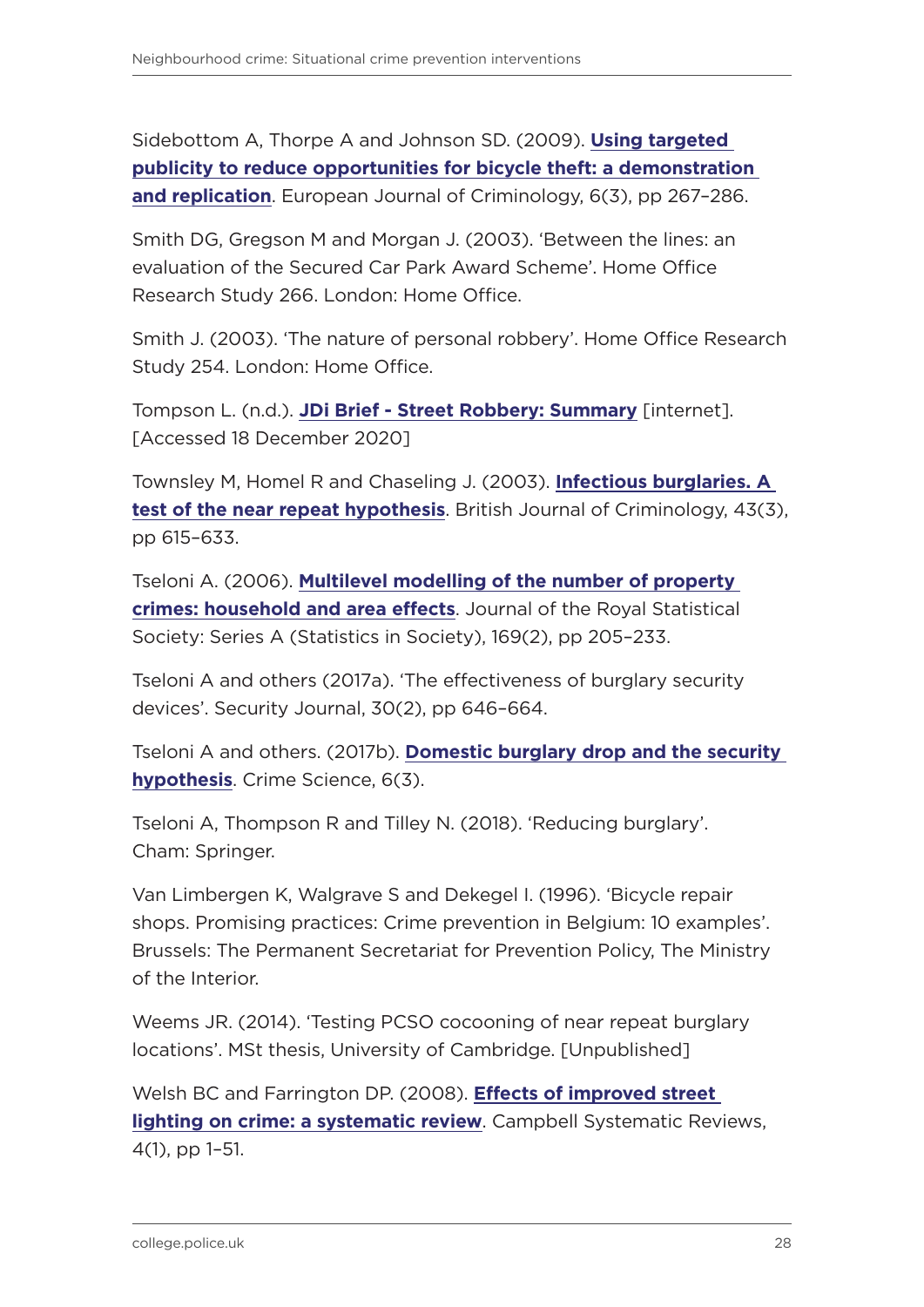Welsh BC and Farrington DP. (2009). **[Public area CCTV and crime](https://www.tandfonline.com/doi/abs/10.1080/07418820802506206)  [prevention: an updated systematic review and meta-analysis](https://www.tandfonline.com/doi/abs/10.1080/07418820802506206)**. Justice Quarterly, 26(4), pp 716–745.

Wortley R, Kane R and Grant F. (1998). 'Public awareness and auto-theft prevention: Getting it right for the wrong reason'. Security Journal, 10, pp 59–64.